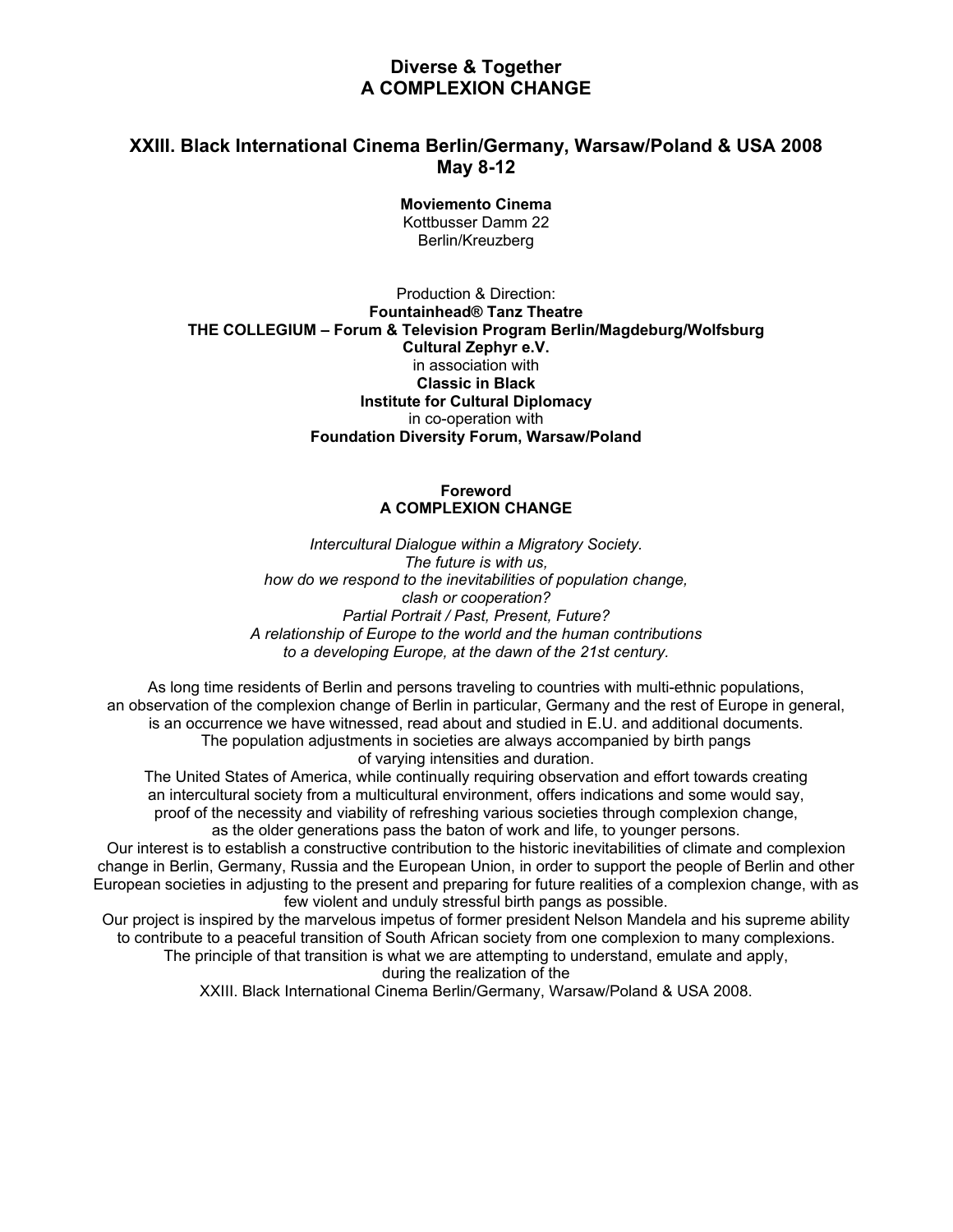#### **Vorwort EIN WANDEL IM ERSCHEINUNGSBILD**

*Interkultureller Dialog in einer Migrationsgesellschaft. Die Zukunft ist heute. Wie reagieren wir auf die Unabwendbarkeit der Veränderung der Bevölkerung? Konflikt oder Kooperation? Teilporträt / Vergangenheit, Gegenwart, Zukunft? Eine Beziehung Europas zur Welt und der Beiträge der Menschen zu einem sich entwickelnden Europa, im Anbruch des 21. Jahrhunderts.* 

Als langjährige Einwohner Berlins und als Menschen, die in Länder mit multiethnischer Bevölkerung reisen, ist der Wandel im Erscheinungsbild Berlins im Besonderen, Deutschlands und der anderen Teile Europas im Allgemeinen ein Ereignis, das wir beobachten können, über das wir lesen und das wir EU- und anderen Dokumenten entnehmen können.

Die Gewöhnung der Bevölkerung an diese Situation in den Gesellschaften wird immer von Geburtsschmerzen verschiedener Intensität und Dauer begleitet.

Während es in den USA einer kontinuierlichen Beobachtung und Anstrengung bedarf, eine interkulturelle Gesellschaft aus einem multikulturellen Umfeld zu formen, bieten sie Hinweise und, wie Manche sagen würden, den Beweis für die Notwendigkeit und Realisierbarkeit sich erneuernder verschiedener Gesellschaften durch den Wandel im Erscheinungsbild, in dessen Verlauf die älteren Generationen den Staffelstab der Arbeit und des Lebens an die Jüngeren übergeben.

Unser Interesse besteht darin, einen konstruktiven Beitrag zu der geschichtlichen Unvermeidlichkeit eines Wandels im Klima und Erscheinungsbild in Berlin, Deutschland, Russland und der Europäischen Union zu leisten, um die Menschen in Berlin und anderen europäischen Gesellschaften dabei zu unterstützen, sich auf die Gegenwart einzustellen und auf die Zukunft vorzubereiten, um dem Wandel im Erscheinungsbild mit so wenig Gewalt und so geringen Geburtsschmerzen wie möglich zu begegnen.

Unser Projekt ist inspiriert durch die erstaunliche Energie des ehemaligen Präsidenten Nelson Mandela und seine außergewöhnliche Fähigkeit, zu einem friedlichen Übergang der südafrikanischen Gesellschaft von einem Gesicht zu vielen Gesichtern beizutragen.

Das Prinzip dieses Übergangs ist es, was wir versuchen zu verstehen, dem wir nacheifern und das wir anwenden wollen während der Durchführung des

XXIII. Black International Cinema Berlin/Germany, Warsaw/Poland & USA 2008.

# **PROGRAM Film • Seminar • Workshop**

## **Thursday • May 8**

*10 am • 10 h* **YOUNG PEOPLE'S PROGRAM Cinema Around the World!**

**Introduction/Einführung**  Fountainhead® Tanz Theatre

## **SHARED HISTORY**

Director: Felicia D. Furman Documentary, Color, 57 min. USA 2005 English

While independently researching their families' histories, three descendants of slaves and slave owners meet and uncover the mythologies regarding their former and present connection. "Shared History" reveals their intimate encounters and conversations, as they come together in South Carolina at Woodlands Plantation to explore the realities of their 260-year-old relationship.

Während sie unabhängig voneinander ihre Familiengeschichten erforschen, treffen drei Nachkommen von Sklaven und Sklavenhaltern aufeinander und enthüllen die Mythologien ihrer ehemaligen und jetzigen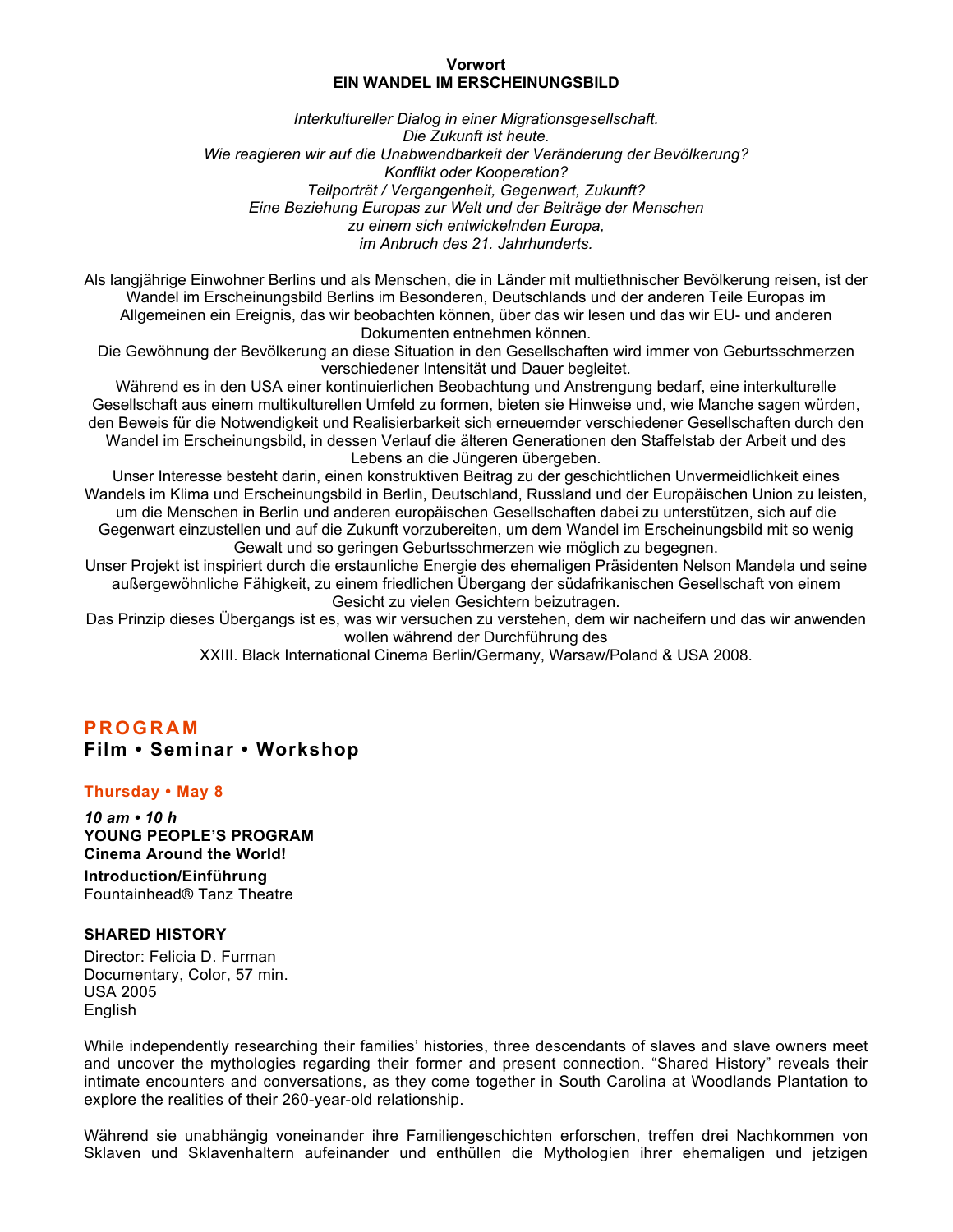Verbindung. "Shared History" zeigt ihre persönlichen Begegnungen und Unterhaltungen, als sie in South Carolina auf der Woodlands Plantage zusammenkommen, um die Tatsachen ihrer 260 Jahre alten Beziehung zu erforschen.

## *5 pm • 17 h*  **OPENING CEREMONY**

## **Prof. Donald Muldrow Griffith**

Co-Founder/Publisher/Producer/Director: Fountainhead® Tanz Theatre / Black International Cinema Berlin / The Collegium - Forum & Television Program Berlin / Cultural Zephyr e.V.

## **Prof. David Levering Lewis**

Two-time Pulitzer Prize Winner, The American Academy in Berlin

## **Harry Louiserre**

Managing Director, Classic In Black

## **Mark C. Donfried**

Director, Institute for Cultural Diplomacy

## **Gary Wiggins**

Project Manager, Institute for Cultural Diplomacy

#### *6 pm • 18 h*  **ILLEGAL TENDER**

European Premiere Director: Franc. Reyes Producer: John Singleton Narrative, Color, 108 min. USA 2007 English, Spanish with English subtitles

From acclaimed producer John Singleton ("Hustle & Flow", "Four Brothers") comes an intense, action-packed thriller about a family's quest for honor and revenge. College student Wilson de Leon Jr. (Rick Gonzales, "Coach Carter", TV's "Reaper") never stood up for himself until the gangsters who killed his father came to settle a score. In a gripping, adrenaline-pumping showdown, Wilson and his mother (Wanda De Jesús, TV's "CSI: Miami") decide to settle that score on their own terms in order to protect the people they love. Dania Ramirez (TV's "Heroes", "X-Men") and reggaeton star Tego Calderón co-star in this hard-hitting film loaded with gripping action and unbeatable suspense.

Vom gefeierten Produzenten John Singleton ("Hustle & Flow", "Four Brothers") kommt dieser mitreißende, aktionsreiche Thriller über das Streben einer Familie nach Ehre und Rache. Collegestudent Wilson de Leon Jr. (Rick Gonzales, "Coach Carter", "Reaper") trat nie für etwas ein, bis die Verbrecher, die seinen Vater töteten, eine Rechnung begleichen wollen. In einer packenden, Adrenalin fördernden Machtprobe entscheiden sich Wilson und seine Mutter (Wanda De Jesús, "CSI: Miami"), die Rechnung nach ihren Regeln zu begleichen, um die Menschen, die sie lieben, zu schützen. In den Nebenrollen spielen Dania Ramirez ("Hereos", "X-Men") und Reggaestar Tego Calderón in diesem schlagkräftigen Film, geladen mit fesselnder Action und unschlagbarer Spannung.

## *8 pm • 20 h*  **SHARED HISTORY**

Director: Felicia D. Furman Documentary, Color, 57 min. USA 2005 English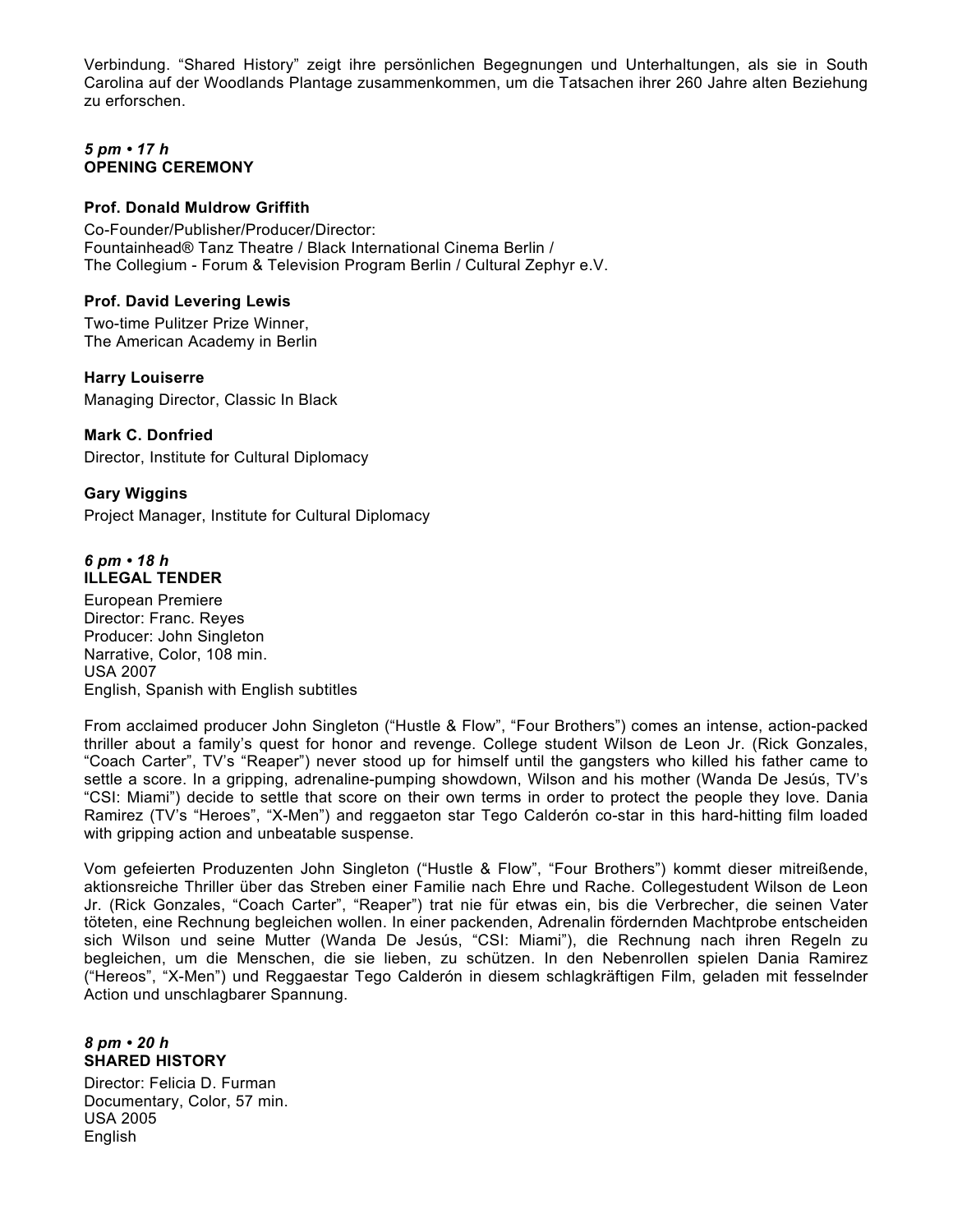While independently researching their families' histories, three descendants of slaves and slave owners meet and uncover the mythologies regarding their former and present connection. "Shared History" reveals their intimate encounters and conversations, as they come together in South Carolina at Woodlands Plantation to explore the realities of their 260-year-old relationship.

Während sie unabhängig voneinander ihre Familiengeschichten erforschen, treffen drei Nachkommen von Sklaven und Sklavenhaltern aufeinander und enthüllen die Mythologien ihrer ehemaligen und jetzigen Verbindung. "Shared History" zeigt ihre persönlichen Begegnungen und Unterhaltungen, als sie in South Carolina auf der Woodlands Plantage zusammenkommen, um die Tatsachen ihrer 260 Jahre alten Beziehung zu erforschen.

## **THE POWER OF ART - WOMEN'S VOICES IN AFRICA**

Director: Claudine Pommier Documentary, Color, 51 min. Canada 2007 English and French with English subtitles

"Africa is not only a continent of war and crisis, there is also an Africa that is alive and well, and often borne by women." - Odile Sorgho-Moulinier (United Nations)

Culture is no longer a static body of knowledge, values, practices and expressions shared and passed on by a community. It is a dynamic reality. "The Power Of Art - Women's Voices In Africa" explores how contemporary African women who choose to be professional artists claim their position and deal with the stereotypes associated with being an African and a woman. The film also focuses on the roles professional artists may play in addressing the challenges woman are faced with on the African continent.

"Afrika ist nicht nur ein Kontinent des Krieges und der Krisen. Es gibt auch das Afrika, das lebendig ist und dem es gut geht, und dies wird oft durch die Frauen hervorgebracht."

- Odile Sorgho-Moulinier (Vereinte Nationen)

Kultur ist nicht länger ein statisches Gebilde aus Wissen, Werten, Praktiken und Ausdrucksformen, die geteilt und in der Gemeinschaft weiter gegeben werden. Sie ist eine dynamische Wirklichkeit. "The Power Of Art - Women's Voices In Africa" erforscht, wie zeitgenössische afrikanische Frauen, die sich dafür entschieden, professionelle Künstlerinnen zu sein, ihre Position behaupten und sich mit den Stereotypen auseinandersetzen, wenn es darum geht, afrikanisch und Frau zu sein. Der Film richtet sein Augenmerk auch auf die Rollen, die professionelle Künstlerinnen spielen können, indem sie die Herausforderungen ansprechen, mit denen Frauen auf dem afrikanischen Kontinent konfrontiert werden.

#### *10 pm • 22 h*  **REVOLUTION '67**

Director: Marylou Tibaldo-Bongiorno Documentary, Color, 90 min. USA 2007 English

"Revolution '67" brings the explosive rebellion alive, which erupted in Newark, New Jersey, during July 1967; and subsequently broke out like a storm across the entire country.

What is revealed are long-standing racial, economic, and political forces which generated inner city poverty and perpetuate it today. Newark residents, police, officials, and urban commentators, including writer/activist Amiri Baraka, journalist Bob Herbert, prominent historians, and 60s activist Tom Hayden, recount the vivid, day-to-day details of the uprising. But they also trace those traumatic days back to decades of industrial decline, unemployment, job and housing discrimination, federal programs favoring suburbs over cities, police impunity, political corruption, and the costly, divisive Vietnam War.

The spark igniting this firestorm of pent-up racial rage was, as is so often the case, an encounter between a black man and the police. On July 12th, 1967, two white officers stopped a black taxi driver for a minor traffic violation, beat him, and dragged him into the local precinct. A rumor spread through black neighborhoods that the driver had died, inciting a crowd to rampage through the streets, set fires, break windows, and loot businesses.

The film takes viewers on a daily chronicle of events, including the calling in of the State Police and National Guard, their occupation of the city, and use of unnecessary firepower. Final toll: 26 dead.

"Revolution '67" ends with an update on conditions in Newark today that are also emblematic of many other U.S. cities.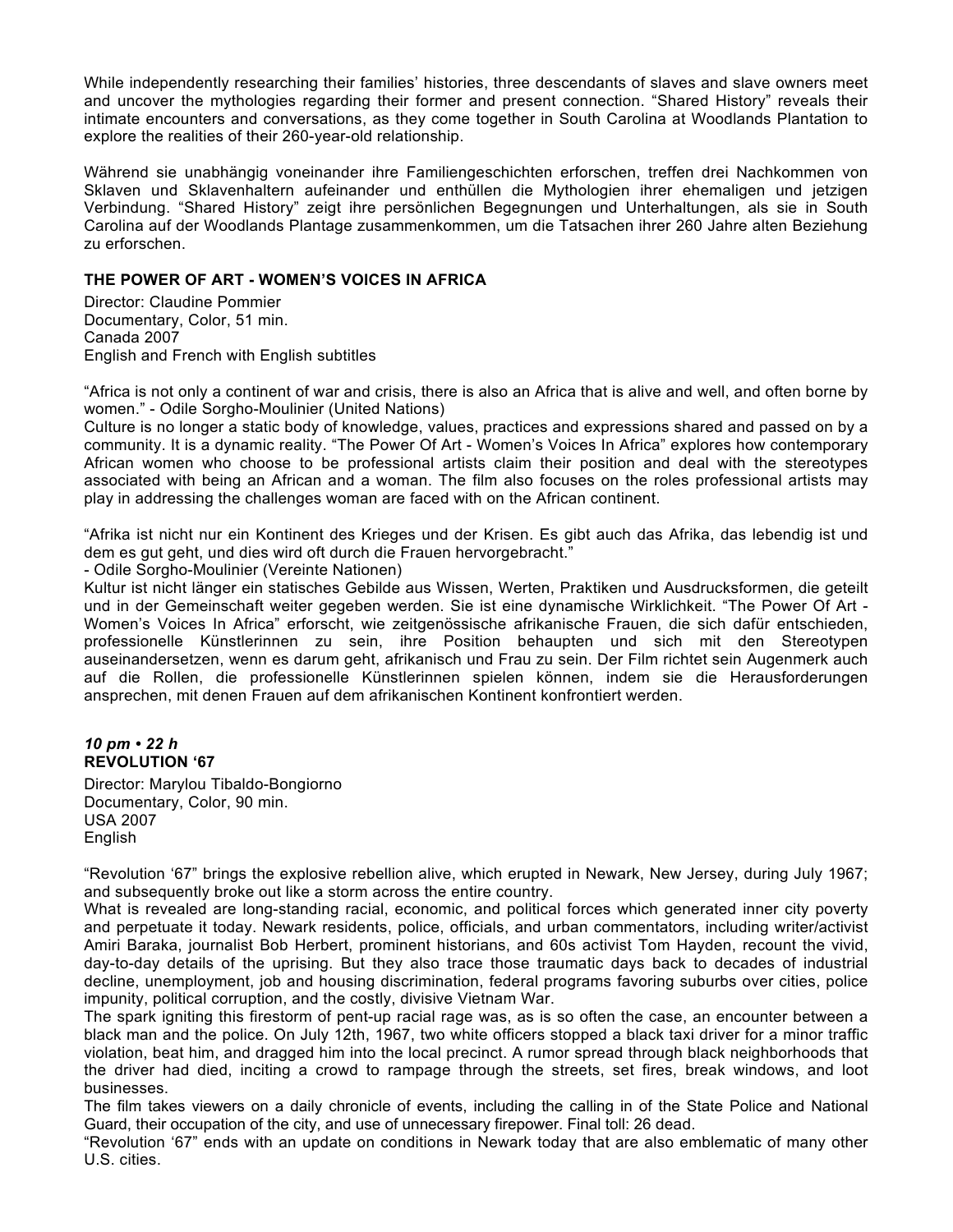"Revolution '67" lässt die Ereignisse der Rebellion, die im Juli 1967 in Newark, New Jersey, ausbrach und in der Folge wie ein Sturm weite Teile des ganzen Landes erfasste, noch einmal lebendig werden.

Es offenbaren sich seit langem bestehende Rassenkonflikte, ökonomische und politische Kräfte, die innerstädtische Armut bewirkten und bis heute fortbestehen lassen. Einwohner Newarks, Polizisten, Beamte und Stadtkommentatoren, darunter Autor/Aktivist Amiri Baraka, Journalist Bob Herbert, bekannte Historiker und 60er Aktivist Tom Hayden erinnern sich an die lebhaften, täglichen Einzelheiten des Aufstandes. Aber mit Blick auf diese traumatischen Tage sehen sie ebenso auf Jahrzehnte des industriellen Niedergangs, der Arbeitslosigkeit, der Diskriminierung in den Bereichen Arbeit und Wohnung, auf Staatsprogramme, die die Vororte den Städten vorzogen, eine Polizei, die nicht zur Rechenschaft gezogen wurde, auf Jahrzehnte politischer Korruption und den kostenintensiven, entzweienden Vietnamkrieg.

Der Funke, der diesen Feuersturm des angestauten Zorns entfachte, war, wie es oft der Fall ist, eine Begegnung zwischen einem schwarzen Mann und der Polizei. Am 21. Juli 1967 stoppten zwei weiße Beamte einen schwarzen Taxifahrer aufgrund eines geringfügigen Verkehrsdelikts, schlugen ihn und schleppten ihn in den Innenbezirk. Ein Gerücht verbreitete sich in den schwarzen Nachbarschaften, dass der Fahrer gestorben sei, was eine Menge dazu anstachelte, durch die Straßen zu wüten, Feuer zu entzünden, Fensterscheiben zu zerschlagen und Geschäfte zu plündern.

Der Film nimmt die Zuschauer mit zu den täglichen Ereignissen, einschließlich der Hinzuziehung der Staatspolizei und der Nationalgarde, ihrer Besetzung der Stadt und des unnötigen Gebrauchs von Schusswaffen. Das Resultat: 26 Tote.

"Revolution '67" endet mit einem neuesten Bericht über die heutigen Zustände in Newark, die ebenso symbolisch für viele andere US-amerikanische Städte sind.

## **Friday • May 9**

*10 am • 10 h*  **YOUNG PEOPLE'S PROGRAM Cinema Around the World!**

**Introduction/Einführung**  Fountainhead® Tanz Theatre

## **THE POWER OF ART - WOMEN'S VOICES IN AFRICA**

Director: Claudine Pommier Documentary, Color, 51 min. Canada 2007 English and French with English subtitles

"Africa is not only a continent of war and crisis, there is also an Africa that is alive and well, and often borne by women." - Odile Sorgho-Moulinier (United Nations)

Culture is no longer a static body of knowledge, values, practices and expressions shared and passed on by a community. It is a dynamic reality. "The Power Of Art - Women's Voices In Africa" explores how contemporary African women who choose to be professional artists claim their position and deal with the stereotypes associated with being an African and a woman. The film also focuses on the roles professional artists may play in addressing the challenges woman are faced with on the African continent.

"Afrika ist nicht nur ein Kontinent des Krieges und der Krisen. Es gibt auch das Afrika, das lebendig ist und dem es gut geht, und dies wird oft durch die Frauen hervorgebracht."

- Odile Sorgho-Moulinier (Vereinte Nationen)

Kultur ist nicht länger ein statisches Gebilde aus Wissen, Werten, Praktiken und Ausdrucksformen, die geteilt und in der Gemeinschaft weiter gegeben werden. Sie ist eine dynamische Wirklichkeit. "The Power Of Art - Women's Voices In Africa" erforscht, wie zeitgenössische afrikanische Frauen, die sich dafür entschieden, professionelle Künstlerinnen zu sein, ihre Position behaupten und sich mit den Stereotypen auseinandersetzen, wenn es darum geht, afrikanisch und Frau zu sein. Der Film richtet sein Augenmerk auch auf die Rollen, die professionelle Künstlerinnen spielen können, indem sie die Herausforderungen ansprechen, mit denen Frauen auf dem afrikanischen Kontinent konfrontiert werden.

*4 pm • 16 h*  **Music Seminar**  Harry Louiserre and Guests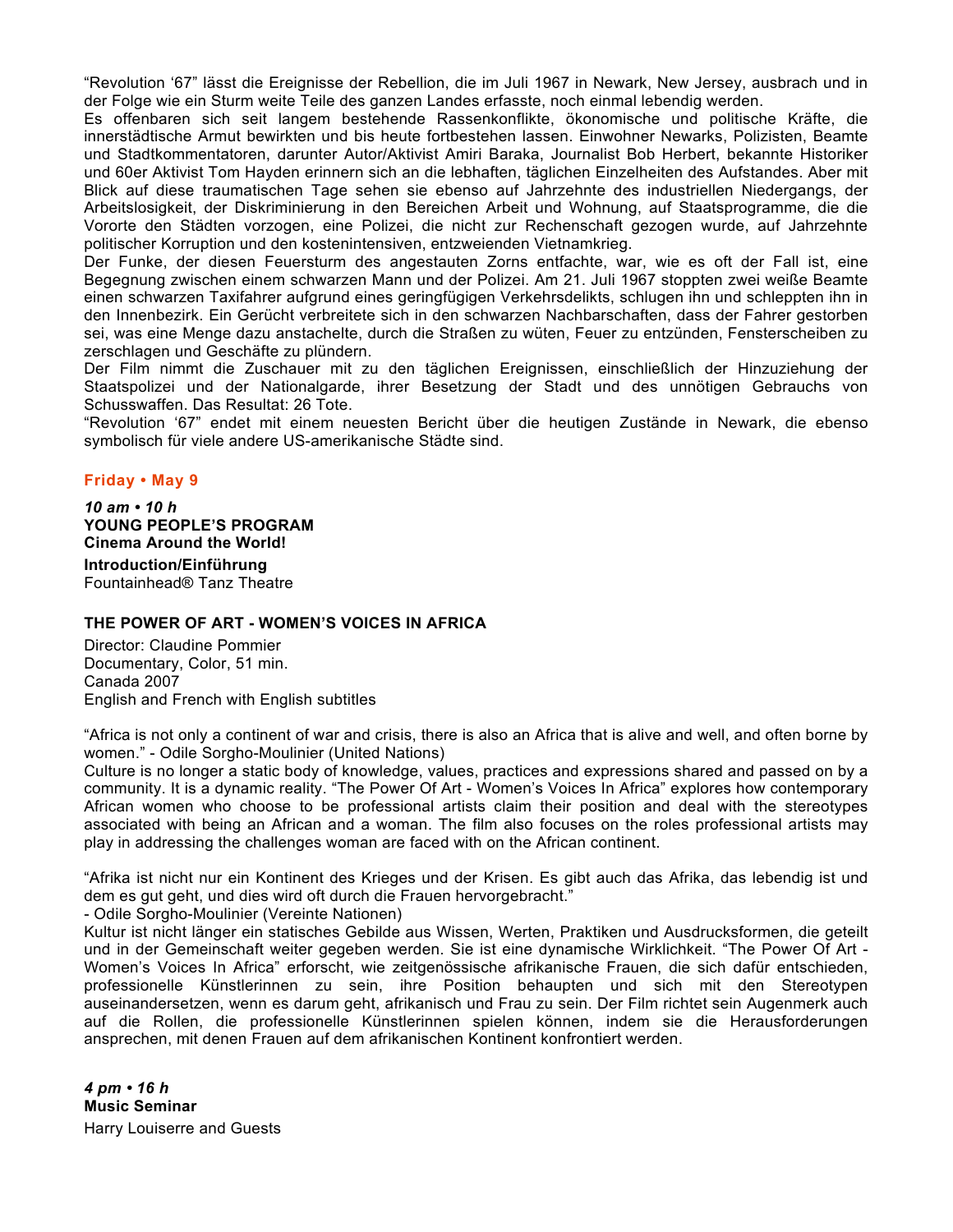## *6 pm • 18 h*  **FARA BIRIQUI / FIGHTING WOMEN**

Director: Fatoumata Coulibaly Documentary, Color, 26 min. Mali 2007 French and Bambara with French subtitles

Confronted with situations which she considered unacceptable, Fatoumata Siré Diakité addressed the breaking of customs and habits in Mali to launch a defense of the weakest. Engaged in defense of women's rights during the summit of women of Beijing (1997), the conference universally denounced the excision of women as being an attack on the integrity of the body of females. Today, this crusading woman is ambassador of Mali in Berlin, Germany.

Mit Situationen konfrontiert, die sie für unakzeptabel hielt, richtete Fatoumata Siré Diakité ihr Augenmerk auf den Bruch mit Bräuchen und Gewohnheiten Malis, um eine Verteidigung der Schwächsten ins Leben zu rufen. Mit ihrem Engagement für den Schutz der Frauenrechte während des Gipfeltreffens der Frauen in Beijing (1997) verurteilte die Konferenz universell die Beschneidung von Frauen als einen Angriff auf die Unversehrtheit des weiblichen Körpers. Heute ist diese kämpferische Frau Botschafterin für Mali in Berlin, Deutschland.

## **DE WEG NAAR MEKKA / THE ROAD TO MECCA**

Director: Johannes Bucher Documentary, Color, 40 min. Belgium 2007 English, Dutch, Arabic, French with English subtitles

Are we heading straight for a clash between the West and the Muslim world? Everywhere around the world, bold statements color the discussion: from "wearing the headscarf is a basic human right" to "the Qur'an should be outlawed". Any mutual understanding seems to be lost and no one seems to know what Muslims are really thinking in that huge people world that spans three continents. That is why Belgian presenter and traveller Jan Leyers decided to take the road to Mecca. His journey begins in Morocco then leads him to Algeria, Libya, Egypt, Jordan, Palestine, Syria, Lebanon, Turkey, Iran, Qatar and finally Saudi-Arabia. Bewegen wir uns geradewegs auf einen Zusammenprall des Westens mit der muslimischen Welt zu? Überall

auf der Welt färben scharfe Aussagen die Diskussion: von "das Tragen des Kopftuchs ist ein elementares Menschenrecht" bis zu "der Koran sollte geächtet werden". Alles gegenseitige Verständnis scheint verloren und niemand scheint zu wissen, was Muslime wirklich denken in dieser riesigen Menschenwelt, die sich über drei Kontinente erstreckt. Deswegen entschied sich der Moderator und Reisende Jan Leyers den Weg nach Mekka zu nehmen. Seine Reise beginnt in Marokko und führt ihn dann nach Algerien, Libyen, Ägypten, Jordanien, Palästina, Syrien, Libanon, Türkei, Iran, Quarta und schließlich Saudi-Arabien.

## **MODELS OF SUCCESS**

Director: Art L. Jones Documentary, Color, 24 min. Bahrain 2006/2007 English

"Models Of Success" is a documentary which profiles three successful professional women from different Gulf states (Saudi Arabia, Oman and Bahrain) who began with little more than a vision coupled with focused determination, and eventually created a meaningful place within a predominantly male work environment. These stories will inflame the hearts and souls of young adults to follow in the path of their bold predecessors by taking the road less traveled.

"Models Of Success" ist eine Dokumentation, die das Profil dreier beruflich erfolgreicher Frauen aus verschiedenen Golfstaaten (Saudi-Arabien, Oman und Bahrain) präsentiert, die mit wenig mehr als einer Vision begannen, gekoppelt mit fokussierter Entschlossenheit. Sie schafften schließlich einen bedeutungsvollen Ort in einem überwiegend männlichen Arbeitsumfeld. Diese Geschichten werden die Herzen und die Seelen junger Erwachsener dazu bewegen, den Pfad ihrer mutigen Vorgängerinnen auf diesem wenig bereisten Weg zu folgen.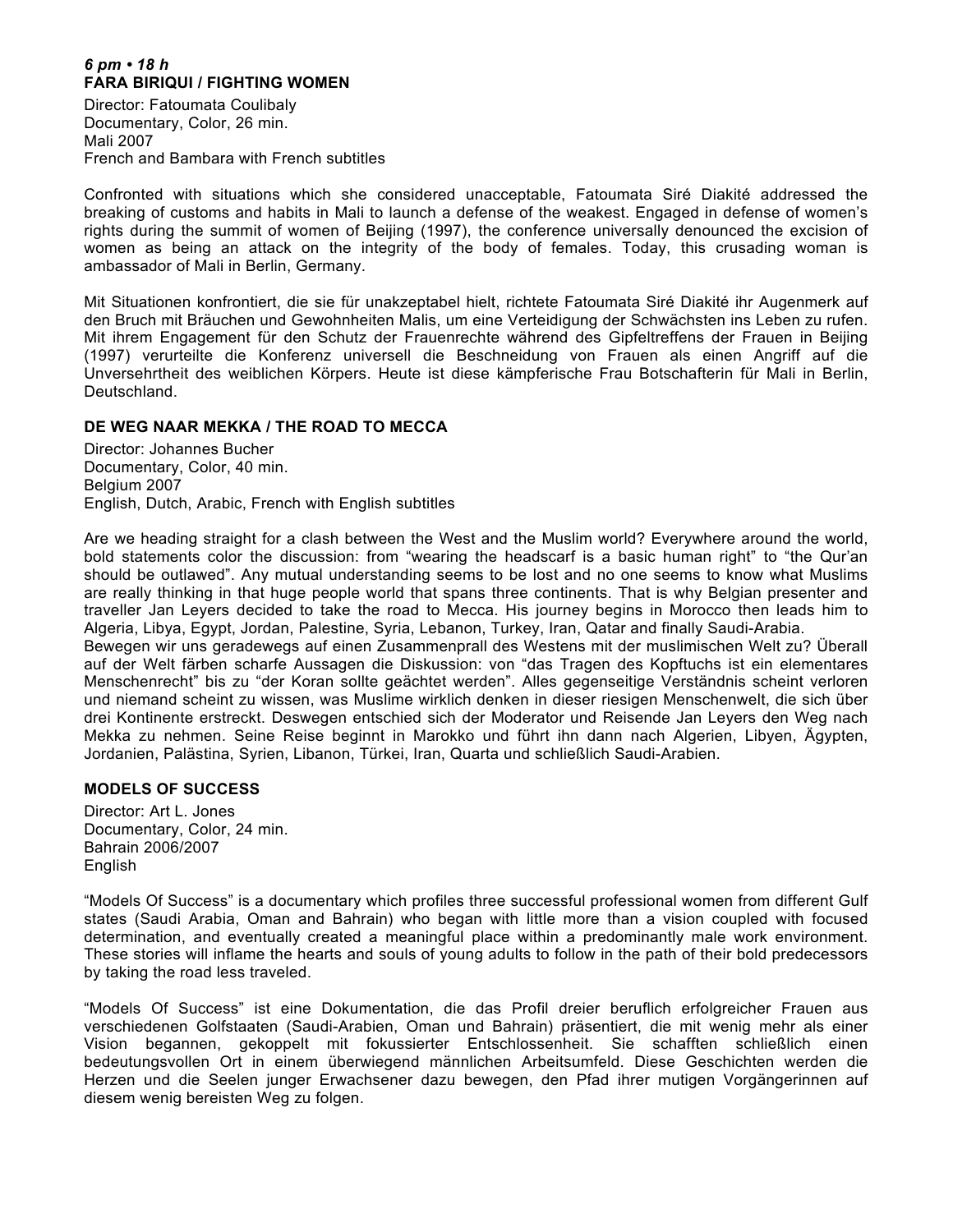## *8 pm • 20 h*  **PAINTED SMILES**

Director: Frank E. Jackson, Jr. Narrative, Color, 95 min. USA 2007 English

The story centers around three friends, Gina, Renee and Michelle. All are successful African American women. Gina is married to a handsome, hard-working, affectionate man and making plans for their first baby. Renee is a sexy, super-confident woman who is not afraid to go after what she wants. And she is not afraid to move onward from her male relationship! Twice married Michelle is learning life lessons and putting her unhappy romantic past behind her, proving the third time is a charm in her newest marriage. Unfortunately, things are never ever what they seem and truth can be hidden even from close friends and family.

Die Geschichte kreist um drei Freundinnen: Gina, Renee und Michelle. Alle sind erfolgreiche afrikanischamerikanische Frauen. Gina ist mit einem hübschen, hart arbeitenden, liebevollen Mann verheiratet und macht Pläne für ihr erstes Baby. Renee ist eine anziehende, sehr selbstbewusste Frau, die sich nicht scheut, nach dem zu greifen, was sie will. Und sie hat keine Angst davor, sich aus einer Beziehung zu lösen! Die zweifach geschiedene Michelle lernt ihre Lebenslektionen und lässt ihre unglückliche Vergangenheit hinter sich, was beweist, das dritte Mal ist ein Zauber in ihrer neuen Ehe. Leider sind die Dinge niemals so, wie sie scheinen, und die Wahrheit kann sogar vor engen Freunden und der Familie verborgen bleiben.

#### *10 pm • 22 h*  **MUHTADI**

Director: Elspeth Duncan & Frances-Anne Solomon Documentary, Color, 24 min. Canada 2007 English

A celebrity in his own right, Master Drummer Muhtadi plays Djembe, Bongos, Congas, Timbales, Steel Pan, and is the presence behind Toronto's hugely popular Muhtadi International Drumming Festival, now in its 7th year. This thoughtful documentary invites us to share the life, love and work of this quiet visionary, as he continues to touch innumerable souls through his relationship with that powerful, life-changing instrument we all know as the drum.

"The drum is love. And everybody loves to love." (Muhtadi)

Er ist zu Recht eine Berühmtheit. Meistertrommler Muhtadi spielt Djembe, Bongos, Congas, Timbales, Steel Pan und ist die Persönlichkeit hinter Torontos höchst populärem "Muhtadi International Drumming Festival", was jetzt seit 7 Jahren besteht. Dieser aufmerksame Dokumentarfilm lädt uns dazu ein, am Leben, der Liebe und Arbeit dieses besonnenen Visionärs teilzunehmen, der nicht aufhört, unzählige Seelen durch seine Beziehung zu diesem machtvollen, lebensverändernden Instrument zu berühren, das wir als Trommel kennen. "Die Trommel ist Liebe. Und jeder liebt es zu lieben." (Muhtadi)

## **HOW DO I LOOK**

Director: Wolfgang Busch Documentary, Color, 80 min. USA 1995-2006 **English** 

During 10 years of the making of this documentary, "How Do I Look" captures the Harlem "Ball" traditions that originated in the 70's, which were historically an off shot from the Harlem "Drag Balls" from the 20's.

Because of the loss of hundreds of members and leaders of the "Ball" community due to the HIV epidemic, "How Do I Look" was able to record an important aspect of the history and legacy that was still available.

The film focuses on the Icons and Legends Pepper Labeija, Willi Ninja, Tracy Africa, Kevin Omni, Jose Xtravaganza and Octavia St. Laurent, who took their talents outside the "Ball" community successfully and opened many doors for their community.

The "children" are gay, lesbian, bisexual and transgender African American and Hispanic members of the "Houses". Their goal is to be voted into the "Ballroom Hall of Fame" one day, the ultimate "Ballroom" achievement.

Their highly competitive functions at "Balls", build their self esteem and further their performance skills. By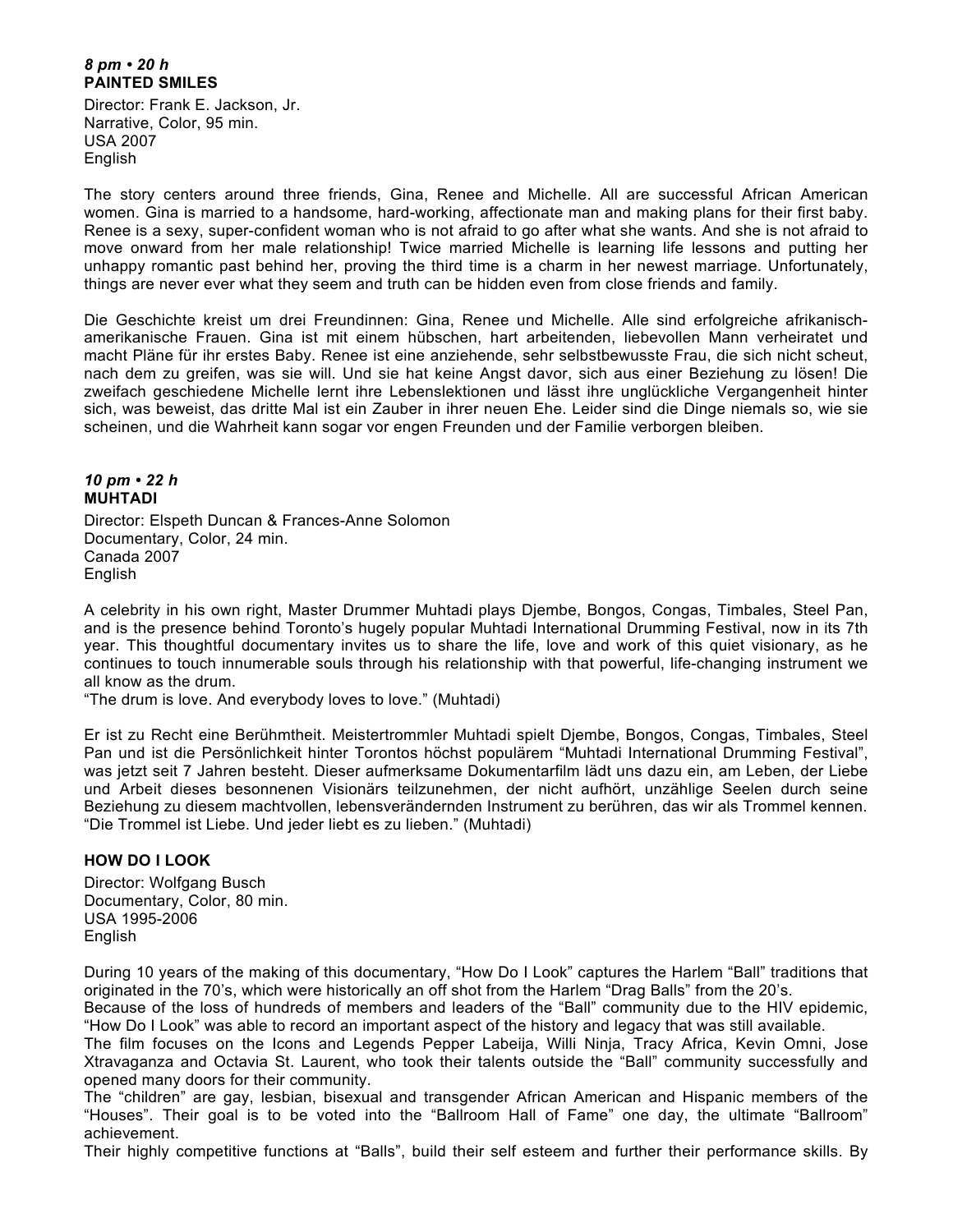living on the edge, their natural artistic progression perfected their improvisational voguing, fashion and runway performance skills on the catwalk and is the reason why they have become such trend setters and inspirations worldwide.

Der Dokumentarfilm "How Do I Look" erfasst 10 Jahre der Harlemer "Ball"-Tradition, die ihren Ursprung in den 70er Jahren hat und geschichtlich ein Nebenzweig der Harlemer "Drag-Balls" aus den 20ern ist.

Da es durch die HIV-Epidemie den Verlust von Hunderten von Mitgliedern und Führungspersönlichkeiten der "Ball"-Gesellschaft zu beklagen gibt, stellt "How Do I Look" mit dieser Aufzeichnung ein unschätzbares Zeitzeugnis dar.

Der Film stellt die Ikonen und Legenden Pepper Labeija, Willi Ninja, Tracy Africa, Kevin Omni, Jose Xtravaganza und Octavia St. Laurent in den Mittelpunkt, die ihre Talente erfolgreich außerhalb der "Ball"- Gemeinde einsetzten und viele Türen für ihre Gemeinschaft öffneten. Die "Kinder" sind schwule, lesbische, bisexuelle und transsexuelle afrikanisch-amerikanische und lateinamerikanische Mitglieder der "Häuser". Ihr Ziel ist es, eines Tages in die "Ballroom Hall of Fame" gewählt zu werden, eine ultimative Leistung im "Ballroom".

Ihre höchst wettbewerbsorientierten Funktionen auf den "Bällen" steigern ihr Selbstbewusstsein und ihre Fähigkeiten, sich zu präsentieren. Immer am Abgrund lebend, haben sie durch ihren natürlichen künstlerischen Fortschritt ihr improvisiertes Voguing, ihre Mode und ihre Fähigkeiten auf dem Laufsteg perfektioniert. Dies ist der Grund dafür, dass sie solche Trendsetter und eine Inspiration weltweit geworden sind.

#### *12 am • 24 h*  **ILLEGAL TENDER European Premiere**

Director: Franc. Reyes Producer: John Singleton Narrative, Color, 108 min. USA 2007 English, Spanish with English subtitles

From acclaimed producer John Singleton ("Hustle & Flow", "Four Brothers") comes an intense, action-packed thriller about a family's quest for honor and revenge. College student Wilson de Leon Jr. (Rick Gonzales, "Coach Carter", TV's "Reaper") never stood up for himself until the gangsters who killed his father came to settle a score. In a gripping, adrenaline-pumping showdown, Wilson and his mother (Wanda De Jesús, TV's "CSI: Miami") decide to settle that score on their own terms in order to protect the people they love. Dania Ramirez (TV's "Heroes", "X-Men") and reggaeton star Tego Calderón co-star in this hard-hitting film loaded with gripping action and unbeatable suspense.

Vom gefeierten Produzenten John Singleton ("Hustle & Flow", "Four Brothers") kommt dieser mitreißende, aktionsreiche Thriller über das Streben einer Familie nach Ehre und Rache. Collegestudent Wilson de Leon Jr. (Rick Gonzales, "Coach Carter", "Reaper") trat nie für etwas ein, bis die Verbrecher, die seinen Vater töteten, eine Rechnung begleichen wollen. In einer packenden, Adrenalin fördernden Machtprobe entscheiden sich Wilson und seine Mutter (Wanda De Jesús, "CSI: Miami"), die Rechnung nach ihren Regeln zu begleichen, um die Menschen, die sie lieben, zu schützen. In den Nebenrollen spielen Dania Ramirez ("Hereos", "X-Men") und Reggaestar Tego Calderón in diesem schlagkräftigen Film, geladen mit fesselnder Action und unschlagbarer Spannung.

## **Saturday • May 10**

*4 pm • 16 h*  **Seminar "A Complexion Change"**  Fuasi Abdul-Khaliq and Guests

## *6 pm • 18 h*  **I. SURF NOIR, II. TU SOLUS SANCTUS**

Directors: Suyen Mosley & Marsha Terry Documentary, Color/B/W, 7 min. USA 2007 English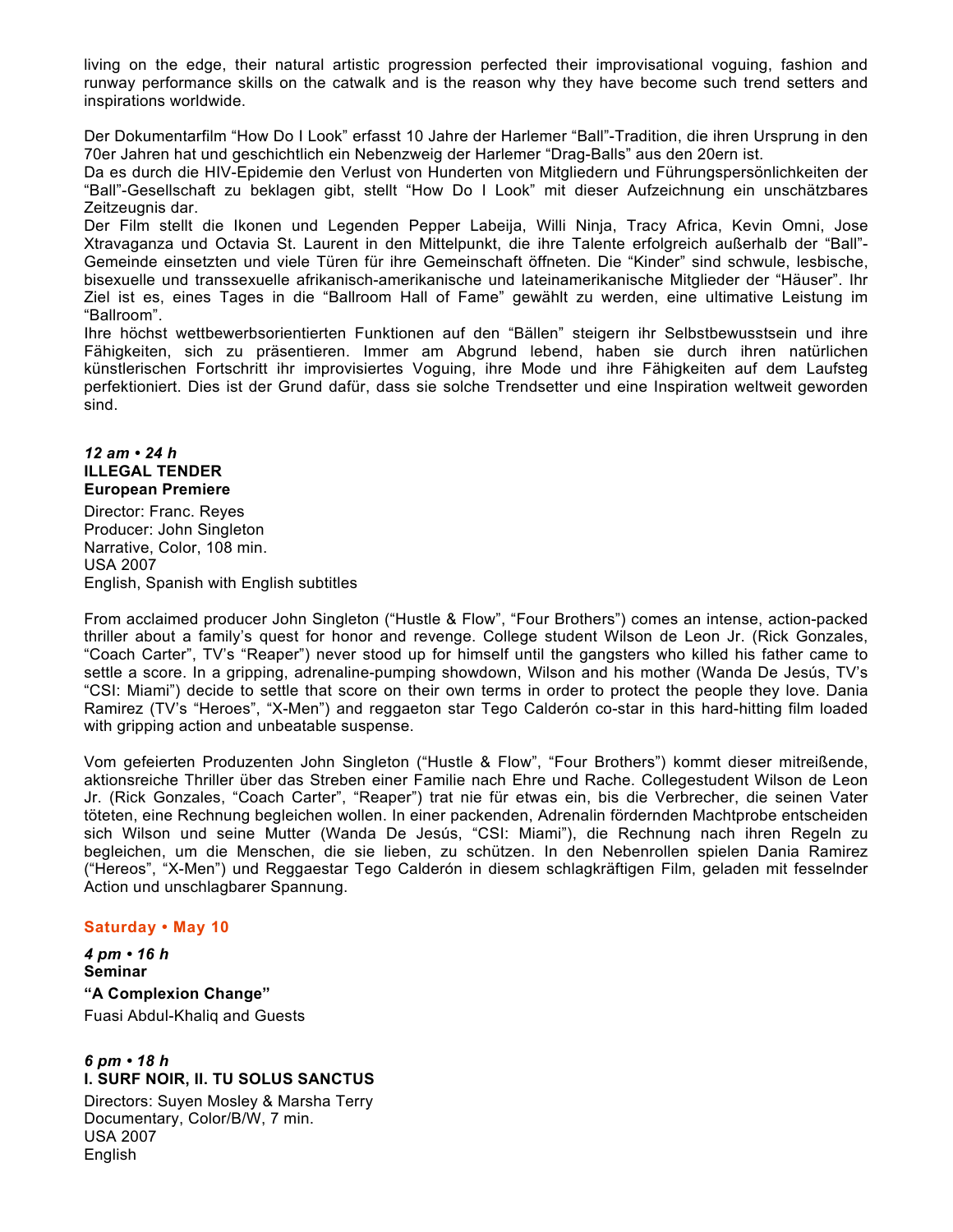Witness the birth of the surfress! These avant-garde surf shorts illustrate the fluidity, grace and humor of the surfing experience.

Sei Zeuge der Geburt der "Surfress"! Diese avantgardistischen Surfszenen illustrieren die Geschmeidigkeit, Anmut und den Humor des Surfens.

## **ART MOVES - Adilia on Staircase**

Director: Michael Douglas Hawk Experimental, Color, 10 min. Germany 2006 no dialogue

First work of a series of digital film works, adapting the motives of other artists (here: Gerhard Richter's "Ema - Akt auf der Treppe") inverting color contrast and implementing motion. A Black lady - nude - descends a staircase in extreme slow motion (ca. 2% realtime).

Das erste Werk einer Serie von digitalen Arbeiten, das die Motive anderer Künstler aufnimmt (hier Gerhard Richters "Ema - Akt auf der Treppe") mit umgekehrtem Farbkontrast und implementierter Bewegung. Eine schwarze Dame geht - als Akt - in extremer Zeitlupe eine Treppe hinunter (ca. 2% der Echtzeit).

## **MOVEMENT (R)EVOLUTION AFRICA**

Directors: Joan Frosch & Alla Kovgan Documentary, Color, 65 min. USA 2007 English and French, Portuguese, Wolof, Japanese with English subtitles

In an astonishing exposition of choreographic formation, African choreographers tell stories of an emergent art form and their diverse and deeply contemporary expressions of self. Stunning choreography and riveting critiques challenge stereotypes of "traditional Africa", to unveil soul-shaking responses to the beauty and tragedy of 21st century Africa.

In erstaunlicher Ausführung choreographischer Formationen erzählen die afrikanischen Choreographen Geschichten einer aufstrebenden Kunstform und ihre unterschiedlichen und zutiefst zeitgenössischen Ausdrücke ihrer Persönlichkeit. Verblüffende Choreographien und eine Aufmerksamkeit erregende Kritik fordern Stereotypen des "traditionellen Afrikas" heraus, um Reaktionen der Ergriffenheit von der Schönheit und Tragik Afrikas im 21. Jahrhundert zu enthüllen.

#### *8 pm • 20 h*  **ALGENY: THE GENETIC FACTOR**  Director: Andrew Burroughs Narrative, Color, 96 min. USA 2006/2007 English

A young man becomes a pawn, when a pharmaceutical company discovers he has a unique immune system and literally wants his blood.

Ein junger Mann wird zur Schachfigur, als ein Pharmaunternehmen entdeckt, dass er ein einzigartiges Immunsystem hat, und buchstäblich sein Blut will.

#### *10 pm • 22 h* **THE SOUL SEARCHERS: THREE STORIES**

Director: Jeffrey C. Wray Narrative, Color, 50 min. USA 2008 English

"Get Thee Behind Me" is set in 1973. Twelve-year-old Jeremiah waits on his mother while admiring twelve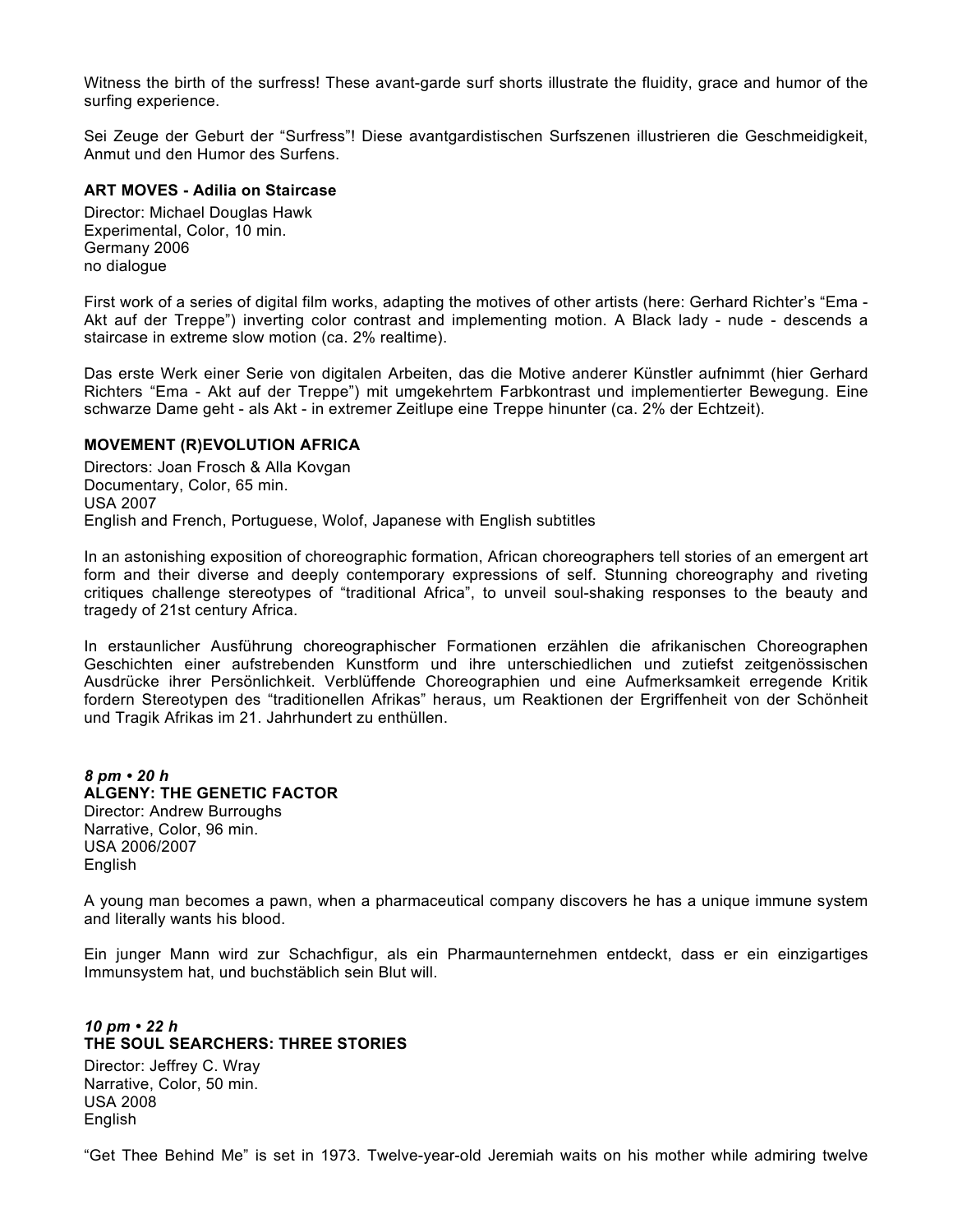year old Esperanza Diaz as she walks down the street. When he overhears his mother and grandmother speak of the devil getting into Miss Lillian Jr., a woman from church, his imagination is pushed into overdrive. Jeremiah wonders how the devil could get into anyone at his solidly Baptist black church. He also wonders if the devil could possibly get into him. In Jeremiah's adventure of the mind and spirit he sees devil-like apparitions at his bedroom window and animated devils on late night TV singing, "Tell Me Something Good". Even his recent self-baptism seems to wear off as the thought of the devil coming after him fills his every waking moment. Jeremiah questions his sanity, his preteen sexual urges and whether his soul can be saved or safe from Lucifer's stalking. His angels prove to be the newly spirit filled, but still sexy Miss Lillian Jr. and Esperanza, the girl of his desire and longing.

In "Two Pink Dots? You Positive?" teenage Sarah shares her views, fears, insecurities, and wonder at being pregnant with a baby she does not want. On her journey to birth, Sarah deals with her slacker boyfriend Gabriel, welfare prenatal care, soothing singing nurses and anxious doctors. Throughout the narrative, the many layers of Sarah are slowly exposed; her feistiness and fears, her hopes and her loneliness. After almost willing her baby boy out of her body, post-partum depression descends on Sarah. As boyfriend and new daddy Gabriel carries the crying baby while chanting, "the bigger the headache, the bigger the pill", Sarah ponders her new life clashing with her old self-perceptions.

"Middle Skin (Joy and Pain)", begins with forty year olds Hezekiah Blue and his wife Catherine (Cat) Jones Blue making love. The loving atmosphere suddenly shifts as Hezekiah and Cat engage in a long bitter argument that fits the pattern of their marriage. After the two of them have used the best and worse of their jabs on each other, Hezekiah exits the house to walk the streets. On his journey, he engages in the emotionally pain filled lives of several people. In the fantastic world which he seems to have stepped into, Hezekiah is able to bring some sense of joy to these painful lives. After his last street encounter, Hezekiah joyfully rises in the air and floats above it all. Later, back down to earth, Hezekiah stands outside his house while his wife Cat watches him from inside. The central question of joy or pain remains hanging in the space between them.

"Get Thee Behind Me" spielt im Jahre 1973. Während der zwölfjährige Jeremiah auf seine Mutter wartet, bewundert er die ebenfalls zwölfjährige Esperanza Diaz, als diese die Straße hinunter läuft. Als er mitbekommt, wie seine Mutter und Großmutter davon sprechen, dass der Teufel in Miss Lillian Jr., eine Frau aus der Kirche, gefahren sei, gerät seine Vorstellungskraft außer Kontrolle. Jeremiah fragt sich, wie der Teufel in irgend jemanden aus seiner baptistisch gefestigten, schwarzen Kirche hinein könne. Er fragt sich auch, ob der Teufel möglicherweise in ihn fahren könnte. In seinem geistigen und seelischen Abenteuer sieht Jeremiah teufelsähnliche Erscheinungen an seinem Schlafzimmerfenster und animierte Teufel im Spätabendprogramm im Fernsehen, die "Tell Me Something Good" singen. Sogar seine kürzlich vollzogene Taufe scheint ihre Wirkung zu verlieren, als der Gedanke an den Teufel ihn in jedem wachen Moment verfolgt. Jeremiah bezweifelt seine Gesundheit, ist über seinen frühpubertären Geschlechtstrieb beunruhigt und fragt sich, ob seine Seele gerettet werden könne oder vor Luzifers Verfolgung sicher sei. Als seine Engel erweisen sich die mit neuem Geist beseelte, aber immer noch anziehend wirkende Miss Lillian Jr. und Esperanza, das Mädchen seines Begehrens und Verlangens.

In "Two Pink Dots? You Positive?" lässt uns Teenager Sarah an ihren Ansichten, Ängsten, Unsicherheiten und dem Wunder der Schwangerschaft teilhaben, mit einem Baby, das sie nicht will. Auf ihrer Reise zur Geburt setzt sich Sarah mit ihrem faulen Freund Gabriel, der Schwangerenvorsorge der Wohlfahrt, mit besänftigend singenden Krankenschwestern und besorgten Ärzten auseinander. Während der Geschichte kommen langsam die vielen Schichten ihrer Persönlichkeit zum Vorschein, ihre Angriffslust und ihre Ängste, ihre Hoffnungen und ihre Einsamkeit. Nachdem sie sich beinahe ihr Baby aus dem Leib gewünscht hat, überfällt Sarah eine postpartale Depression. Als Freund und Neu-Vater Gabriel das weinende Baby trägt und dabei "je größer die Kopfschmerzen, umso größer die Pille" singt, grübelt Sarah darüber nach, wie ihr neues Leben mit ihren alten Selbstwahrnehmungen zusammenprallt.

"Middle Skin (Joy and Pain)" beginnt mit einer Liebesszene zwischen dem vierzigjährigen Hezekiah Blue und seiner Frau Catherine (Cat) Jones Blue. Die liebevolle Atmosphäre ändert sich plötzlich, als Hezekiah und Cat einen langen heftigen Streit beginnen, der für den Ablauf ihrer Ehe typisch ist. Nachdem sich die beiden mit besten und schlechteren Hieben gegenseitig getroffen haben, verlässt Hezekiah das Haus, um die Straßen entlang zu laufen. Auf seiner Route lässt er sich auf die leidvollen Geschichten mehrerer Menschen ein. In dieser fantastischen Welt, in die Hezekiah eingetreten zu sein scheint, ist es ihm möglich, diesen schmerzvollen Leben etwas Frohsinn zu bringen. Nach seiner letzten Begegnung auf der Straße erhebt sich Hezekiah freudig in die Luft und schwebt über allem. Später, zurück auf der Erde, steht Hezekiah vor seinem Haus, während ihn seine Frau Cat von innen beobachtet. Die zentrale Frage von Freude und Leid bleibt in dem Raum zwischen ihnen hängen.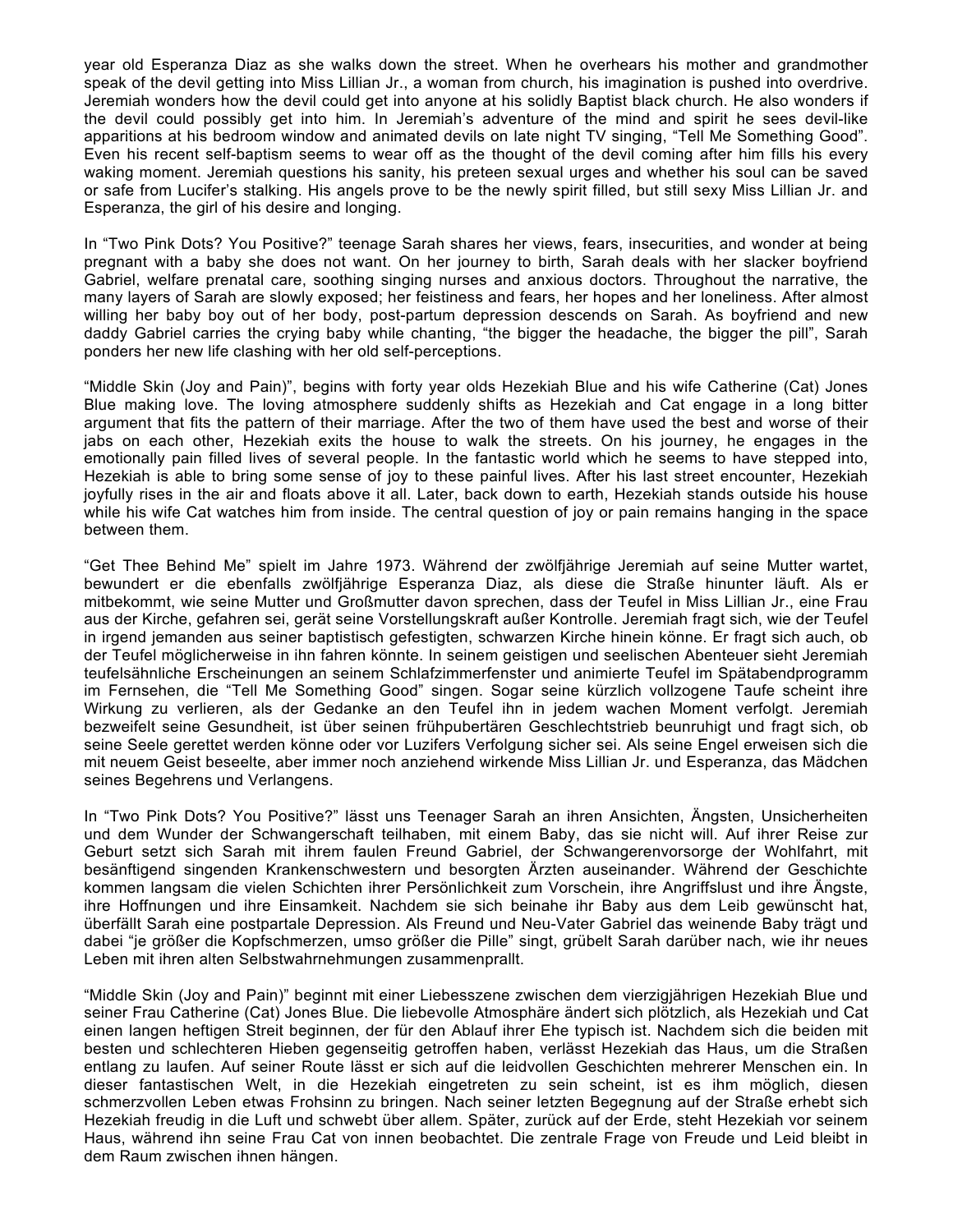## **THROWN AWAY / THO`WAYZ**

Director: Jeff W. Jaggers II Documentary, Color/B/W, 57 min. USA 2007 English

A documentary regarding grown children, who are trying to live within a generational CPTSD (Complex Post-Traumatic Stress Disorder) family. A story to find one's father...

Ein Dokumentarfilm über erwachsene Kinder, die versuchen, mit einer Komplexen Posttraumatischen Belastungsstörung zu leben, welche in ihren Familien Generationen übergreift. Eine Geschichte darüber, den eigenen Vater zu finden...

## *12 am • 24 h*  **HONOR FORD SMITH: HONOR-BOUND**

Director: Jay Prychidny Documentary, Color, 24 min. Canada 2006 English

"Literature Alive" is a documentary series that profiles Caribbean-Canadian authors and follows the evolution of Caribbean-heritage fiction from the 1960's through to the hip-hop generation. These revealing and provocative documentaries explore the lives and creative process of these brilliant authors. In doing so, we discover the links between personal experience, ancestry and migration; between Canada and the Caribbean; between an artist and their art.

Playwright, director, actress and poet, Honor Ford Smith is best known for her work with the internationally recognized Jamaican theatre collective Sistren, which empowered working-class women to tell their personal life-stories through plays, writing and drawing.

This documentary examines her work and how she continues to adapt that collective theatre model to enable youth in Toronto to speak out on contemporary issues like the rise of gun violence in the city.

"Literature Alive" ist eine Serie von Dokumentationen. Sie stellt karibisch-kanadische AutorInnen vor und folgt der Entwicklung karibischstämmiger Literatur von den 60er Jahren bis zur Generation des Hip-Hop. Die aufschlussreichen und provokanten Dokumentationen untersuchen die Lebensgeschichten und kreativen Prozesse dieser brillianten AutorInnen. Indem dies geschieht, entdecken wir die Verbindungen zwischen persönlicher Erfahrung, Abstammung und Migration, Kanada und der Karibik und zwischen KünstlerInnen und ihrer Kunst.

Dramatikerin, Regisseurin, Schauspielerin und Dichterin Honor Ford Smith ist am besten für ihre Arbeit mit dem international anerkannten jamaikanischen Theaterkollektiv Sistren bekannt, das Frauen aus der Arbeiterklasse dazu befähigt, ihre persönlichen Lebensgeschichten durch Schauspielen, Schreiben und Zeichnen zu erzählen.

Diese Dokumentation untersucht ihre Arbeit und wie sie kontinuierlich dieses Modell des Theaterkollektivs übernimmt, um Jugendlichen aus Toronto zu ermöglichen, sich über zeitgenössische Probleme, wie die ansteigende Waffengewalt in der Stadt, zu äußern.

## **BLUEPRINT**

Director: Kirk Shannon-Butts Narrative, Color, 75 min. USA 2006 English

Rising young filmmaker Kirk Shannon-Butts, proclaimed by some to be a young gay Spike Lee, has catapulted onto the scene with his first feature-length film, which dares ask the question - Can you fall in love in one day? Set amidst the hustle of vibrant Harlem, "Blueprint" follows the impromptu romance of independent and reserved college student Keith and street-smart Nathan. What ensues is a day of intimacy and passion for the unlikely couple, one that begins in the rhythm and chaos of the city, then travels via a motorcycle road trip away from the confines of the urban world and into the woods and beyond. As Keith and Nathan experience nature and each other, they strip away their clothing, their identities, and their masks to reveal themselves to one another and the world. "Blueprint" is a film that honors the history of cinema while authentically portraying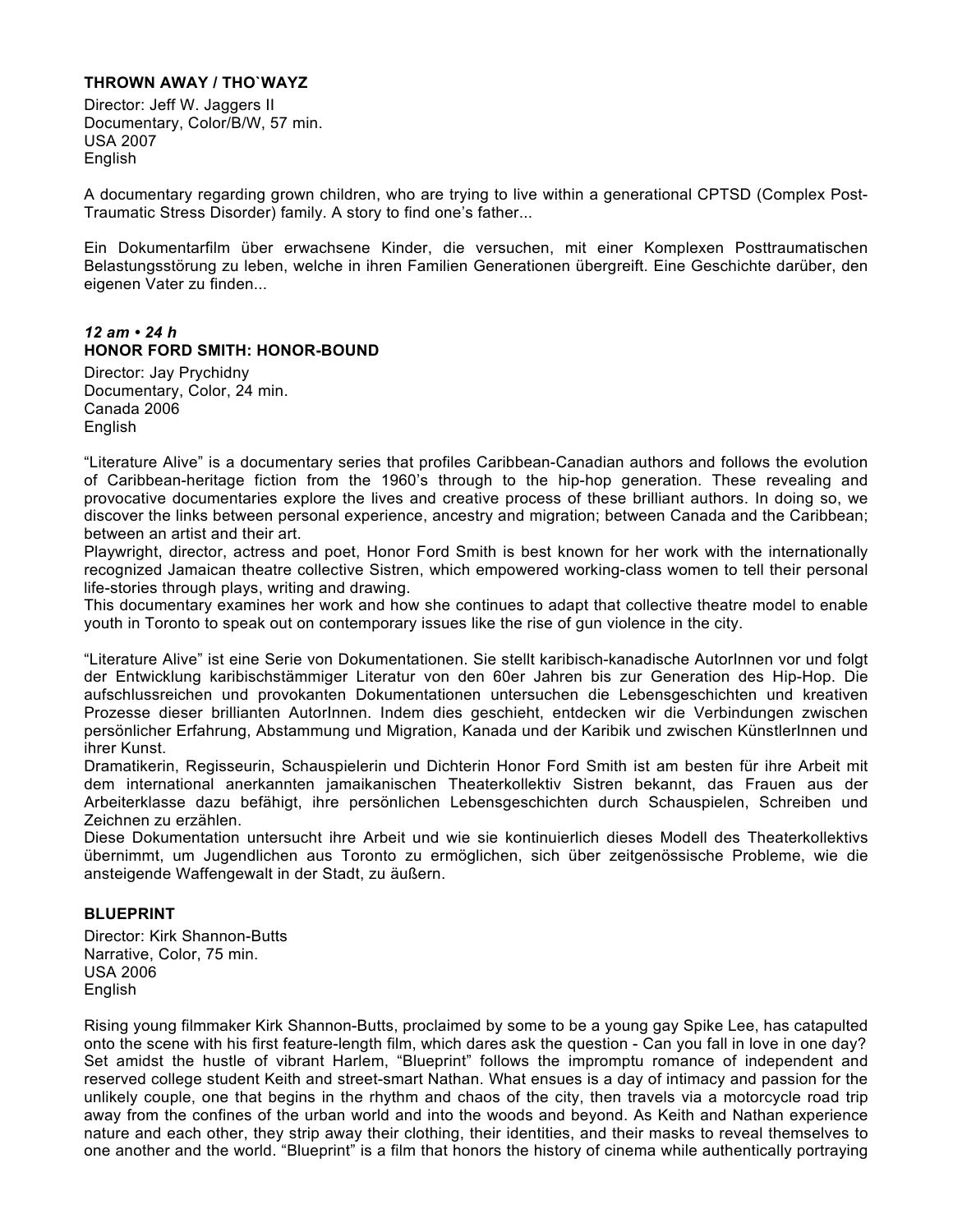a modern-day love story of two African American men - something sorely absent from the typical film landscape. That is, until now!

Der aufsteigende junge Filmemacher Kirk Shannon-Butts, von Manchen als junger schwuler Spike Lee bezeichnet, hat sich mit seinem ersten Spielfilm in die Szene katapultiert, der es wagt, die Frage zu stellen: Kann man sich an einem Tag verlieben?

Angesiedelt im Gewühl des lebhaften Harlems, folgt "Blueprint" der spontanen Romanze zwischen dem unabhängigen und reservierten Collegestudenten Keith und dem cleveren Nathan. Was folgt, ist ein Tag von Intimität und Leidenschaft für das ungleiche Paar, der im Rhythmus und Chaos der Stadt beginnt und sich auf einer Motorradtour, weg von den Grenzen der Stadtwelt, fortsetzt, bis in die Wälder und darüber hinaus. Während Keith und Nathan die Natur und einander erfahren, legen sie ihre Kleider, ihre Identität und ihre Masken ab, um sich einander und der Welt zu offenbaren. "Blueprint" ist ein Film, der die Geschichte des Kinos würdigt, während er in authentischer Weise eine moderne Liebesgeschichte zwischen zwei afrikanisch- amerikanischen Männern erzählt - etwas, das in der typischen Filmlandschaft schmerzlich fehlt. Das heißt, bis jetzt!

**Sunday • May 11** 

*4 pm • 16 h* **Reading/Lesung** 

# **"Kreuzberg Musing"**

Rolf Gänsrich and Friends

During the festival, Rolf Gänsrich presents excerpts from his 13 year radio program, Okbeat, articles published in the news magazine, Prenzlberger Ansichten, and from his stage performances, accompanied by BeTonWerker.

Rolf Gänsrich präsentiert während des Festivals Ausschnitte aus 13 Jahren seines Radioprogramms Okbeat, seiner Artikel bei der Monatszeitschrift Prenzlberger Ansichten und von seinen Bühnenauftritten, begleitet von BeTonWerker.

## *6 pm • 18 h*  **LE FURA DE KOLOKANI / BAMANAN WEDDING CEREMONY**

Director: Baba Kané Documentary, Color, 26 min. Mali 2008 French and Bamanan with French subtitles

"Fura de Kolokani" is a holy and popular event related to the wedding of girls of the same age, lasting 3 days. This event happens every year, mainly after good harvests. It is a sequenced purification ceremony aimed at preparing young girls of Beledougou for marital life.

"Fura de Kolokani" ist ein heiliges und beliebtes Ereignis und bezieht sich auf die Hochzeit von Mädchen im gleichen Alter, es dauert 3 Tage. Hauptsächlich nach einer guten Ernte, findet diese Veranstaltung jedes Jahr statt. Sie folgt einer Reinigungszeremonie, die junge Mädchen aus Beledougou auf das Eheleben vorbereiten soll.

## **PRISON D'ARGENT**

Director: Harbert Maïga Narrative, Color, 16 min. Mali 2001 French

How possessive can the love of a mother be? She is severely tested by her son.

Wie besitzergreifend kann die Liebe einer Mutter sein? Sie wird ernstlich von ihrem Sohn auf die Probe gestellt.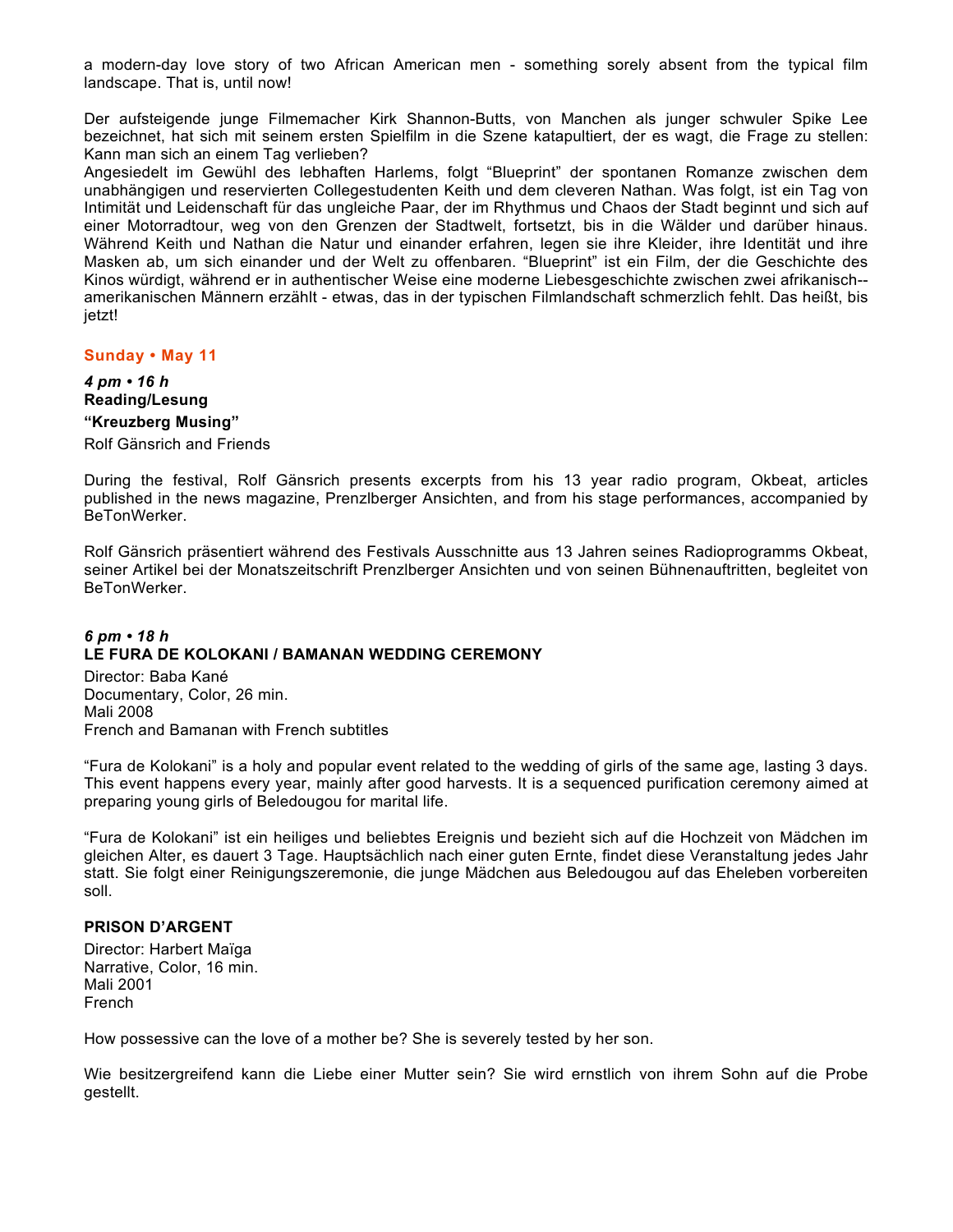## **BURU GARRA / HILLY RIVER**

Director: Shriprakash Documentary, Color, 29 min. India 2007 English and Hindi with English subtitles

The film explores the struggle and success stories of two "daughters of the soil" - Dayamani Barla and Nirmala Putul from the tribal backyards of Jharkhand. The tale of the duo's struggle is woven around their efforts to triumph over the various forms of injustice meted out to the tribal society. Their success is mirrored in their assertion through the power of the pen. In the process, they have not only reinforced their tribal identity to the outside world, but are also respected as the torch bearers in their community.

Der Film untersucht den Kampf und die Erfolge der zwei "Töchter des Erdreichs" - Dayamani Barla und Nirmala Putul aus dem Stammeshinterland von Jharkhand. Die Geschichte um die Bemühungen der beiden Frauen ist verbunden mit ihren Anstrengungen, über verschiedene Formen der Ungerechtigkeit, mit denen sich die Stammesgemeinschaft ständig konfrontiert sieht, zu triumphieren. Ihr Erfolg spiegelt sich wider im Glauben an die Macht des Schreibens. In diesem Prozess haben sie nicht nur ihre Stammesidentität gegenüber der Außenwelt gestärkt, sondern man respektiert sie auch als Fackelträgerinnen ihrer Gemeinschaft.

## **TARA WOODS - MACOMERE FIFI**

Directors: Andrea Stewart & Frances-Anne Solomon Documentary, Color, 24 min. Canada 2007 English

Before she became "Macomere Fifi", award winning Calypso Queen, she was Tara Woods. Through charting Woods' progression from church chorister to Caribbean folk singer to formidable character on the maledominated Calypso scene, this documentary reveals the evolution and inspiration of Calypso, Canadian-style. Eulith Tara Woods, Sobriquet - Macomere Fifi, was born in Tobago where she performed with folk art groups prior to migrating to Canada. Macomere Fifi came to Canada in 1982 and immediately started singing with La Petite Musicale of Toronto, an artistic group whose repertoire includes folk singing, Caribbean dance and theatrical productions. Her career in calypso singing started in the 90's.

Bevor sie "Macomere Fifi" wurde, die preisgekrönte Calypsokönigin, war sie Tara Woods. Indem Woods' Entwicklung von der Kirchenchorleiterin über die karibische Folkloresängerin bis zur formidablen Persönlichkeit in der von Männern dominierten Calypsoszene nachgezeichnet wird, zeigt diese Dokumentation die Entfaltung und Inspiration des Calypso im kanadischen Stil.

Eulith Tara Woods, Spitzname Macomere Fifi, wurde in Tobago geboren, wo sie mit Folklorekünstlern auftrat, bevor sie nach Kanada migrierte. Macomere Fifi kam 1982 nach Kanada und begann sofort mit "La Petite Musicale of Toronto" zu singen, einer Künstlergruppe, deren Repertoire von Folkloregesang, karibischem Tanz bis zu Theaterproduktionen reicht. Ihre Karriere als Calypsosängerin begann in den '90ern.

## *8 pm • 20 h*  **A WINTER TALE**

Director: Frances-Anne Solomon Narrative, Color, 100 min. Canada 2007 English

Shots ring out one winter night and a bullet meant for a local street dealer kills a ten-year-old boy.

In the downtown Toronto community of Parkdale, grief and suspicion hang heavily in the air, while the nightly patrons at Miss G's Caribbean Take Away resume their ritual of beer and banter.

But one of them, Gene Wright, cannot go on. He begs his friends for help. In a most unusual development, six Black men make a pact to form a support group in hopes of salvaging their broken spirits and redeeming their besieged community.

"A Winter Tale" is set against the backdrop of a multicultural community's unrealized hopes and dreams. Bitter and tragic, funny and hopeful, the film tells a unique Canadian story that features Toronto as a central character.

Schüsse hallen durch die Winternacht und eine Kugel, die für einen lokalen Straßendealer bestimmt war, trifft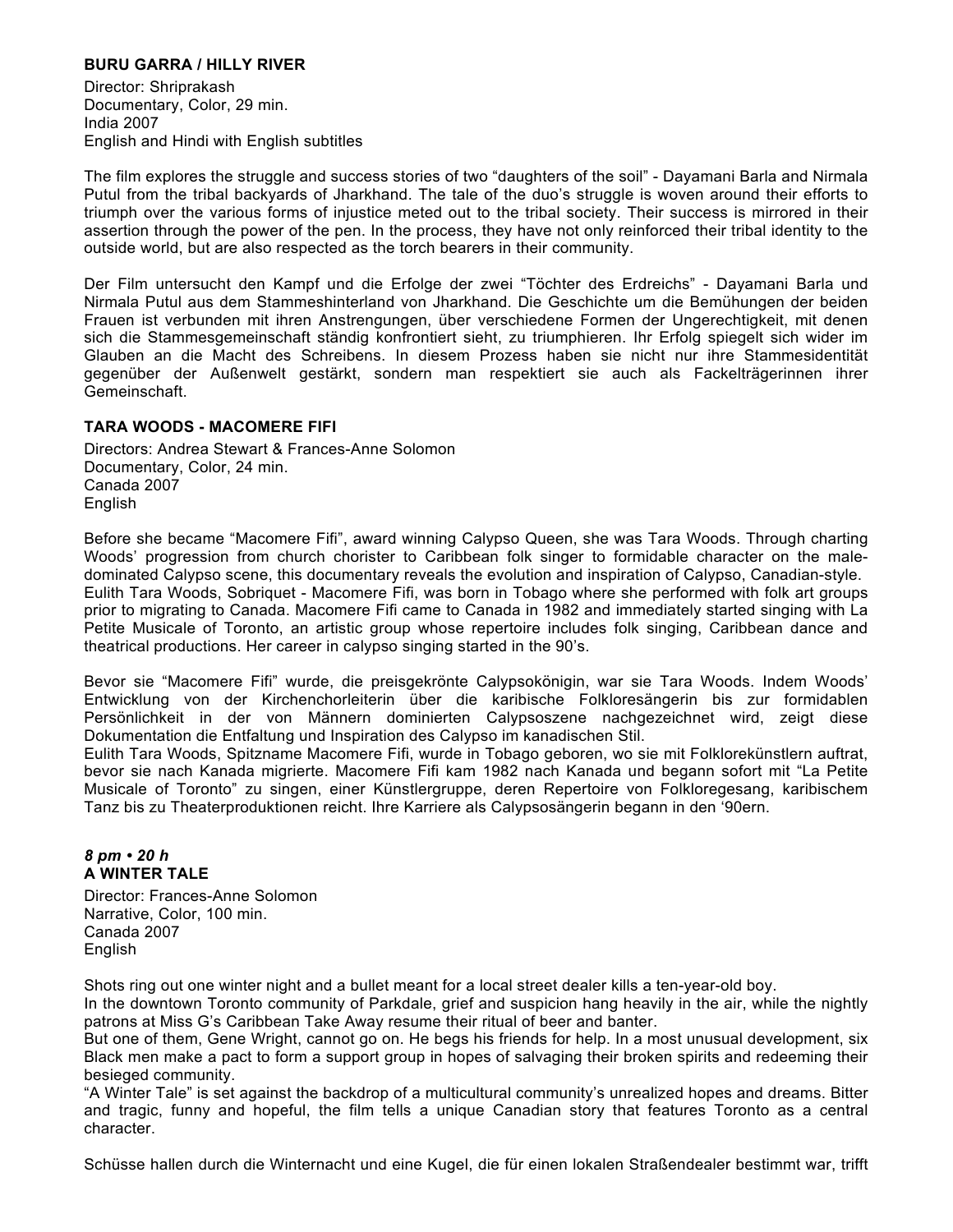einen 10 Jahre alten Jungen.

In der Gemeinde von Parkdale in der Innenstadt Torontos hängen Kummer und Misstrauen schwer in der Luft, während die nächtlichen Stammgäste in Miss G's karibischem Schnellimbiss ihrem Ritual mit Bier und Witzen nachgehen.

Aber einer von ihnen, Gene Wright, kann nicht weitermachen. Er bittet seine Freunde um Hilfe. Als höchst ungewöhnliche Entwicklung schließen sechs schwarze Männer den Pakt, eine Selbsthilfegruppe zu bilden, in der Hoffnung, ihren gebrochenen Geist zu retten und ihre belagerte Gemeinde wieder zu gewinnen.

"A Winter Tale" spielt vor dem Hintergrund der unrealisierten Träume und Hoffnungen einer multikulturellen Gemeinde. Bitter und tragisch, lustig und hoffnungsvoll erzählt der Film eine einzigartige kanadische Geschichte, in der die Stadt Toronto eine zentrale Rolle einnimmt.

## *10 pm • 22 h*  **SIPHON / SYMPHONY**

Director: Farid Mirkhani Experimental, Color, 12 min. Iran Persian with English subtitles

A young man and woman are on a date. While she is thinking about love, he has a totally different problem...?

Ein junger Mann und eine junge Frau haben eine Verabredung. Während sie an Liebe denkt, hat er ein ganz anderes Problem...?

## **I USED TO LOVE HER**

Director: Mark Harris Narrative, Color, 90 min. USA 2008 English

"I Used To Love Her" is a dramedy that contains faith-based elements against a hip hop, hard-core street backdrop mixed with a little neo-soul. Toya Turner plays Simee Smith, a pop singer who has lost her morals in the music industry. When fed up with what her life has turned into, she heads back to her hometown, Chicago. While restoring her self worth and respect, Simee falls in love with a man by the name of Ramadan El-Amin (played by Mel "Mel-Rob" Roberson) who is in strong contrast to her type, but much needed for her growth as a new woman. Life gets better and better, but you cannot run from your past forever. Everything comes to light. Now will her history ruin her future?

"I Used To Love Her" ist eine Tragikomödie, die auf Glauben basierende Elemente der Welt des Hip-Hop und des harten Straßenlebens entgegenstellt, gemischt mit ein wenig Neo-Soul. Toya Turner spielt Simee Smith, eine Popsängerin, die ihre Moral in der Musikindustrie verloren hat. Als sie genug von dem hat, was aus ihrem Leben geworden ist, kehrt sie in ihre Heimatstadt Chicago zurück.

Während sie ihr Selbstwertgefühl und -respekt wieder aufbaut, verliebt sich Simee in einen Mann namens Ramadan El-Amin (gespielt von Mel "Mel-Rob" Roberson), der absolut nicht ihrem Typ entspricht, aber für ihre Erneuerung als Frau sehr nötig ist. Das Leben wird immer besser, aber man kann seiner Vergangenheit nicht auf immer entkommen. Alles kommt ans Licht. Wird ihre Geschichte jetzt ihre Zukunft zerstören?

## *12 am • 24 h*  **BY POPULAR DEMAND**

Director: Colin Sinclair Narrative, Color, 45 min. Germany 2008 English

This film documents the various roles, views and concerns of Black Men Living in a White dominated society. Sub-consciously raising the questions: who are we? And what can we do to bring about the reality of Populism? Taking into account: "We the People" all have different agendas although we all share the same dream."

Rap, Midnite, Soldier Boy and Legend have two things in common: They are all men of color and perform in a Black Theater Production. In the intermission of yet another show, their frustrations rise to boiling point with the arrival of a new performer, who happens to be White.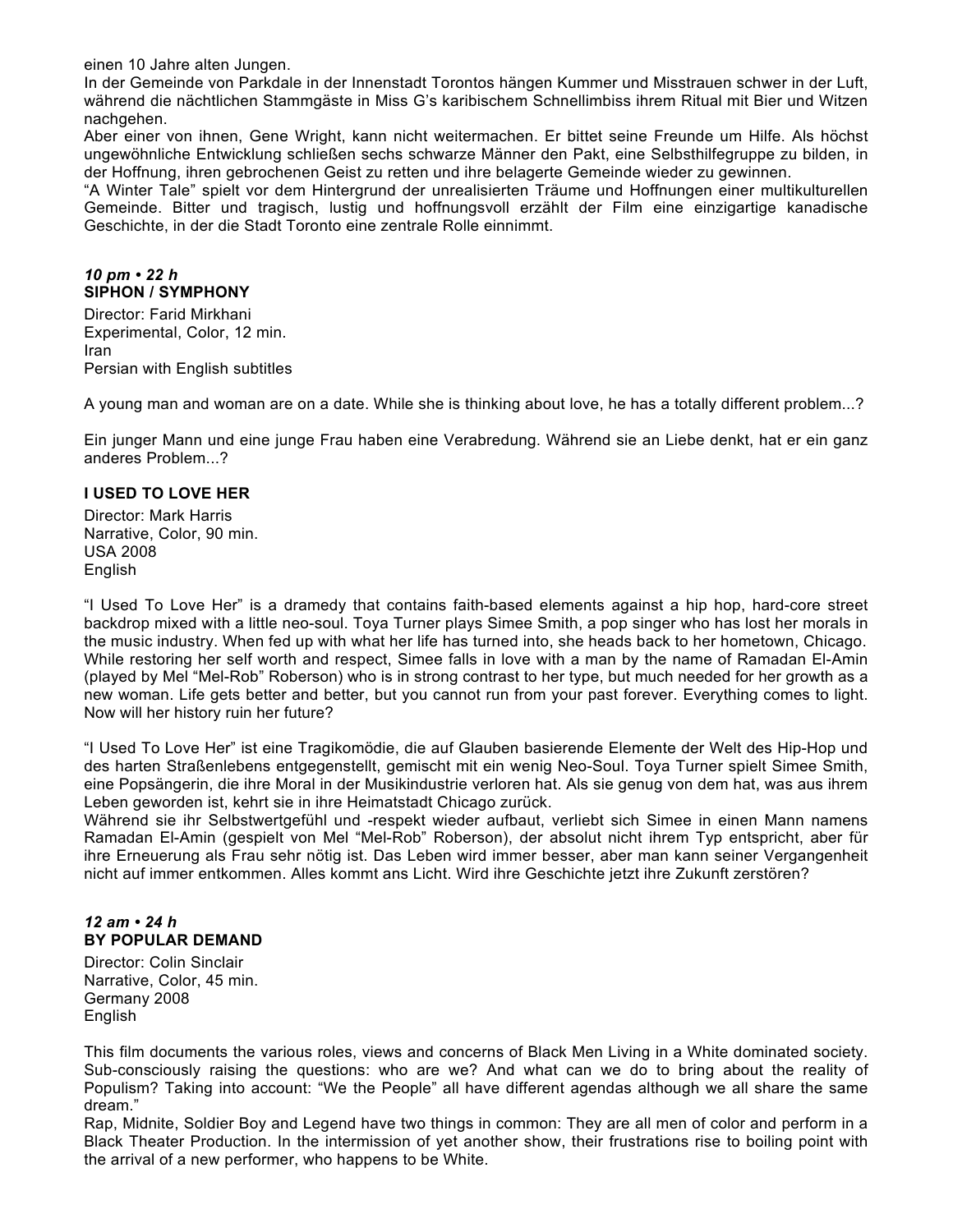Dieser Film dokumentiert die verschiedenen Rollen, Sichtweisen und Sorgen im Leben schwarzer Männer in einer von Weißen dominierten Gesellschaft. Unbewusst werden die Fragen aufgeworfen: Wer sind wir? Und was können wir tun, um die Wirklichkeit des Populismus' darzustellen? Unter der Berücksichtigung: "Wir, die Menschen", haben alle unterschiedliche Pläne, obwohl wir alle den gleichen Traum teilen.

Rap, Midnite, Soldier Boy und Legend haben zwei Dinge gemein: Sie sind alle schwarze Männer und treten in einer Schwarzen Theaterproduktion auf. In der Pause einer weiteren Aufführung erreicht ihre Frustration den Siedepunkt, als ein neuer Darsteller eintrifft, der zufällig ein Weißer ist.

## **HOW DO I LOOK**

Director: Wolfgang Busch Documentary, Color, 80 min. USA 1995-2006 English

During 10 years of the making of this documentary, "How Do I Look" captures the Harlem "Ball" traditions that originated in the 70's, which was historically an off shot from the Harlem "Drag Balls" from the 20's.

Because of the loss of hundreds of members and leaders of the "Ball" community due to the HIV epidemic, "How Do I Look" was able to record an important aspect of the history and legacy that was still available.

The film focuses on the Icons and Legends Pepper Labeija, Willi Ninja, Tracy Africa, Kevin Omni, Jose Xtravaganza and Octavia St. Laurent, who took their talents outside the "Ball" community successfully and opened many doors for their community.

The "children" are gay, lesbian, bisexual and transgender African American and Hispanic members of the "Houses". Their goal is to be voted into the "Ballroom Hall of Fame" one day, the ultimate "Ballroom" achievement.

Their highly competitive functions at "Balls", build their self esteem and further their performance skills. By living on the edge, their natural artistic progression perfected their improvisational voguing, fashion and runway performance skills on the catwalk and is the reason why they have become such trend setters and inspirations worldwide.

Der Dokumentarfilm "How Do I Look" erfasst 10 Jahre der Harlemer "Ball"-Tradition, die ihren Ursprung in den 70er Jahren hat und geschichtlich ein Nebenzweig der Harlemer "Drag-Balls" aus den 20ern ist.

Da es durch die HIV-Epidemie den Verlust von Hunderten von Mitgliedern und Führungspersönlichkeiten der "Ball"-Gesellschaft zu beklagen gibt, stellt "How Do I Look" mit dieser Aufzeichnung ein unschätzbares Zeitzeugnis dar.

Der Film stellt die Ikonen und Legenden Pepper Labeija, Willi Ninja, Tracy Africa, Kevin Omni, Jose Xtravaganza und Octavia St. Laurent in den Mittelpunkt, die ihre Talente erfolgreich außerhalb der "Ball"- Gemeinde einsetzten und viele Türen für ihre Gemeinschaft öffneten. Die "Kinder" sind schwule, lesbische, bisexuelle und transsexuelle afrikanisch-amerikanische und lateinamerikanische Mitglieder der "Häuser". Ihr Ziel ist es, eines Tages in die "Ballroom Hall of Fame" gewählt zu werden, eine ultimative Leistung im "Ballroom".

Ihre höchst wettbewerbsorientierten Funktionen auf den "Bällen" steigern ihr Selbstbewusstsein und ihre Fähigkeiten, sich zu präsentieren. Immer am Abgrund lebend, haben sie durch ihren natürlichen künstlerischen Fortschritt ihr improvisiertes Voguing, ihre Mode und ihre Fähigkeiten auf dem Laufsteg perfektioniert. Dies ist der Grund dafür, dass sie solche Trendsetter und eine Inspiration weltweit geworden sind.

## **Monday, May 12**

*4 pm • 16 h*  **Communication Workshop "Let's Talk About Sex!"**  transcendent • transformative • transgender

Interactive conversation regarding "cross-frontier sex", conducted by sexpert Dr. Laura Méritt

Gesprächsrunde zu "grenzüberschreitendem Sex" mit Sexpertin Dr. Laura Méritt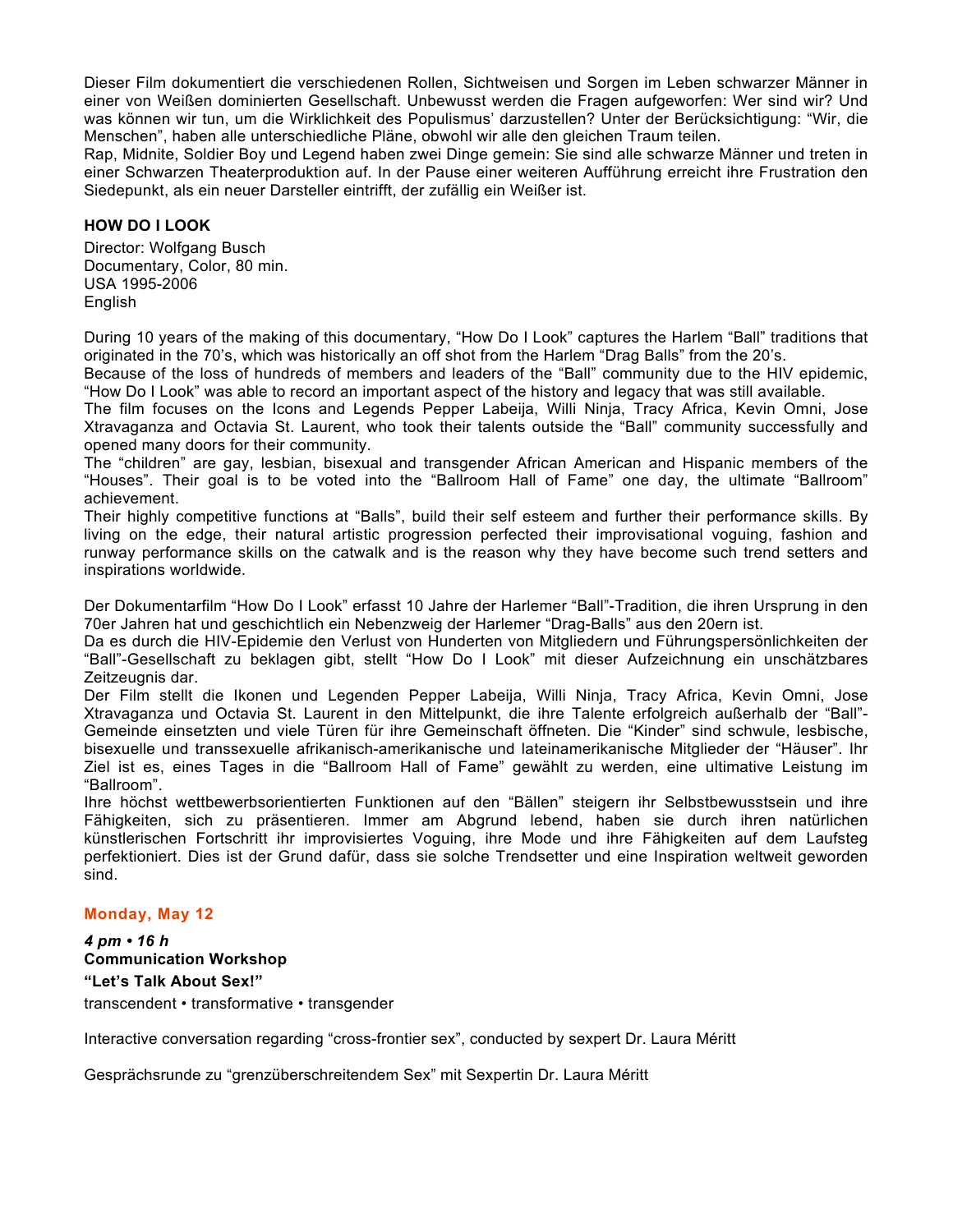## *6 pm • 18 h*  **DU DARFST**

Director: Peter Henselder Experimental, Color, 16 min. Germany 2006 German

The film was produced in co-operation between "Projekt Ohne?" ("Project Without?"), the Open Channel of Landesmedienanstalt Berlin-Brandenburg and the Youth Firebrigade Brandenburg of the Firebrigade Organization Brandenburg e.V. at the 14th Youth Camp of the Youth Firebrigade.

The youth prevention workshop was organized during the youth camp with approx. 400 young participants age 9-25 and 50 adult and youth custodians. The message of prevention was communicated by a television project entitled "Du Darfst". A group of volunteering interested youth from 16 years and older, formulated as editorial staff under the professional guidance of Peter Henselder, the 15 minute television script.

The subject of "Protection from Sexual Transmittable Disease" was chosen. The goal was to call attention in a broad and comprehensive manner, to the possible risks and protection available regarding sexual activities.

After completion of the TV film, the youth presented their final work at the conference "HIV in Dialogue 2007/Future Workshop" and at the gala "AIDS REMINDER DAY".

Der Film entstand in Kooperation des "Projekt Ohne?" mit dem Offenen Kanal der Landesmedienanstalt Berlin-Brandenburg und der Landesjugendfeuerwehr Brandenburg im Landesfeuerwehrverband Brandenburg e.V. auf dem 14. Landesjugendlager der Landesjugendfeuerwehr Brandenburg e.V.

Der Jugend-Präventionsworkshop wurde während des Jugend-Zeltlagers mit ca. 400 jugendlichen TeilnehmerInnen im Alter von 9 bis 25 Jahren und rund 50 erwachsenen Betreuern und Jugendlichen durchgeführt. Das Medium der Präventionsbotschaft war ein Fernsehprojekt mit dem Arbeitstitel "Du Darfst". Eine Gruppe freiwilliger, interessierter Jugendlicher ab 16 Jahren entwarf als Redaktionsgruppe unter der fachlichen Anleitung Peter Henselders das Drehbuch zu einem 15-minütigen Fernsehfilm.

Das Thema "Schutz vor SüKs (sexuell übertragbare Krankheiten)" wurde bewusst gewählt. Ziel war es, umfassend und sexualitätsübergreifend auf mögliche Gefahren und Schutzmöglichkeiten beim Geschlechtsverkehr aufmerksam zu machen.

Nach Fertigstellung des TV-Films fanden die Abschlussarbeiten der Jugendlichen auf dem Kongress "HIV in Dialog 2007/Zukunftswerkstatt" und der Gala "AIDS REMINDER DAY" in Berlin statt.

## **POP FOUL**

Director: Moon Molson Narrative, Color, 20 min. USA 2007 English

Conflict on "the block and in the hood." The lie that led to household, emotional and physical stress and a violent outburst.

Der Konflikt im "Block und in der Nachbarschaft". Die Lüge, die im Haushalt zu emotionaler und physischer Spannung und einem gewalttätigen Ausbruch führte.

## **RAPGALSENE - WORD POWER FROM SENEGAL**

Director: Lukas May Documentary, Color, 57 min. Senegal/Germany 2007 French and Wolof with English subtitles

Dakar, Senegal. Since the end of the 80's, one of the biggest rap scenes in the world developed here. Rap in Senegal offers many young people the possibility to express themselves publicly about their and the country's often difficult situation. "Through rap you can say things as they are" (Xuman). The documentary film "RapGalsene" - as the rappers call their music - affords an insight into the movement, music, its protagonists and their point of view. Thereby, the male and female rappers talk about subjects such as tradition, religion, women in the scene, the future of the Senegalese rap and other questions.

Dakar, Senegal. Hier ist seit Ende der achziger Jahre eine der größten Rap-Szenen der Welt entstanden. Der Rap im Senegal bietet vielen jungen Menschen die Möglichkeit, sich über ihre oft schwierige Situation und die des Landes öffentlich zu äußern. "Mit dem Rap können die Dinge so ausgesprochen werden, wie sie sind"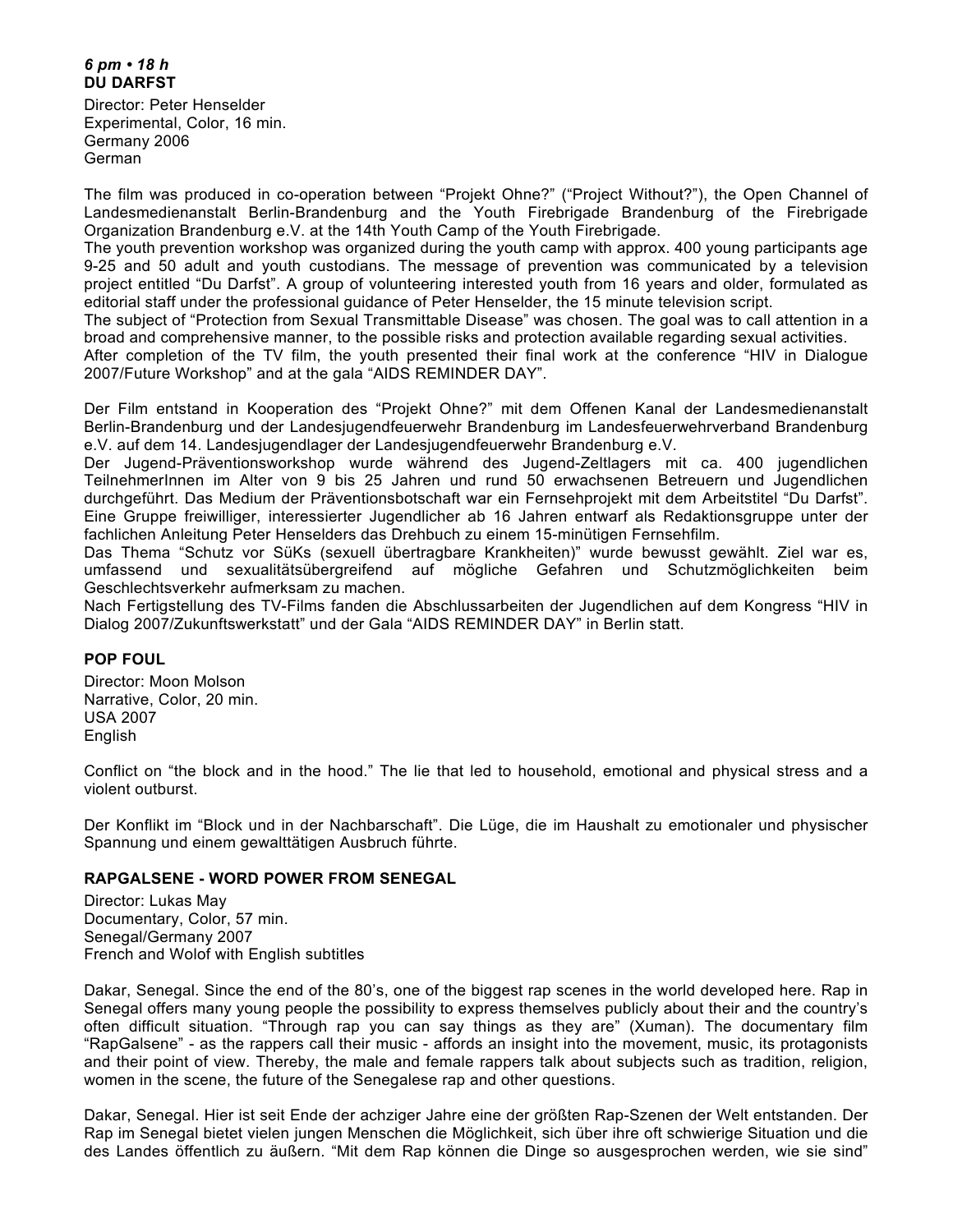(Xuman). Der Dokumentarfilm "RapGalsene" - wie die Rapper selbst ihre Musik nennen - gewährt einen Einblick in die Bewegung, die Musik, seine Protagonisten und ihre Sichtweisen. Dabei äußern sich die Rapper und Rapperinnen zu verschiedenen Themen wie Tradition, Religion, Frauen in der Szene, zur Zukunft des senegalesischen Rap und vielen anderen Fragen.

# *8 pm • 20 h*  **LA PEINTURE DE TERRE / MUD PAINTING**

Director: Baba Kané Documentary, Color, 26 min. Mali 2005 French and Bamanan with French subtitles

The mudcloth is a historically traditional way of painting in Mali. It's made with natural elements, earth, leaves and barks from a specific tree. The film depicts the life of a young painter, Aly Dolo, as well as the ways items such as pants, neckties, wraps, shirts and boards are made with mudcloth.

Das "Schlammtuch" ist eine geschichtlich traditionelle Art der Malerei in Mali. Es wird aus natürlichen Elementen hergestellt, aus Erde, Blättern und Baumrinde von einem bestimmten Baum. Der Film schildert das Leben eines jungen Malers, Aly Dolo, sowie die Herstellung von Artikeln wie Hosen, Halstücher, Decken, Hemden und Tafeln aus "Schlammtuch".

## **BLACK ON BLACK**

Director: Damon Russell Narrative, Color, 10,5 min. USA 2007 English

"Black On Black" follows three parallel stories surrounding a senseless payback killing. The film is an exploration of urban American violence as seen through the eye of a videographer.

"Black On Black" folgt drei parallelen Geschichten um einen sinnlosen Rachemord. Der Film erkundet die Gewalt in amerikanischen Städten, gesehen durch die Augen eines Videofilmers.

## **DON'T HATE: STRIPPERS FIGHT THE GOVERNMENT**

Director: Jimmy A. Bell Documentary, Color, 53 min. USA 2007 English

A documentary regarding Black male exotic dancers who fought a Maryland local government in 2006 and 2007, with a Black lawyer in federal court over a new strip club law and won! This documentary addresses a lot of the myths surrounding male adult entertainers. They are more than eye candy!

Eine Dokumentation über schwarze männliche Erotiktänzer, die 2006 und 2007 vor dem Bundesgericht mit einem schwarzen Anwalt gegen eine kommunale Regierung in Maryland aufgrund eines neuen Stripclubgesetztes kämpften und gewannen! Diese Dokumentation spricht eine Menge Mythen an, die um männliche erwachsene Entertainer kreisen. Sie sind mehr als nur eine Augenweide.

## *10 pm • 22 h*  **A WINTER TALE**

Director: Frances-Anne Solomon Narrative, Color, 100 min. Canada 2007 English

Shots ring out one winter night and a bullet meant for a local street dealer kills a ten-year-old boy.

In the downtown Toronto community of Parkdale, grief and suspicion hang heavily in the air, while the nightly patrons at Miss G's Caribbean Take Away resume their ritual of beer and banter.

But one of them, Gene Wright, cannot go on. He begs his friends for help. In a most unusual development, six Black men make a pact to form a support group in hopes of salvaging their broken spirits and redeeming their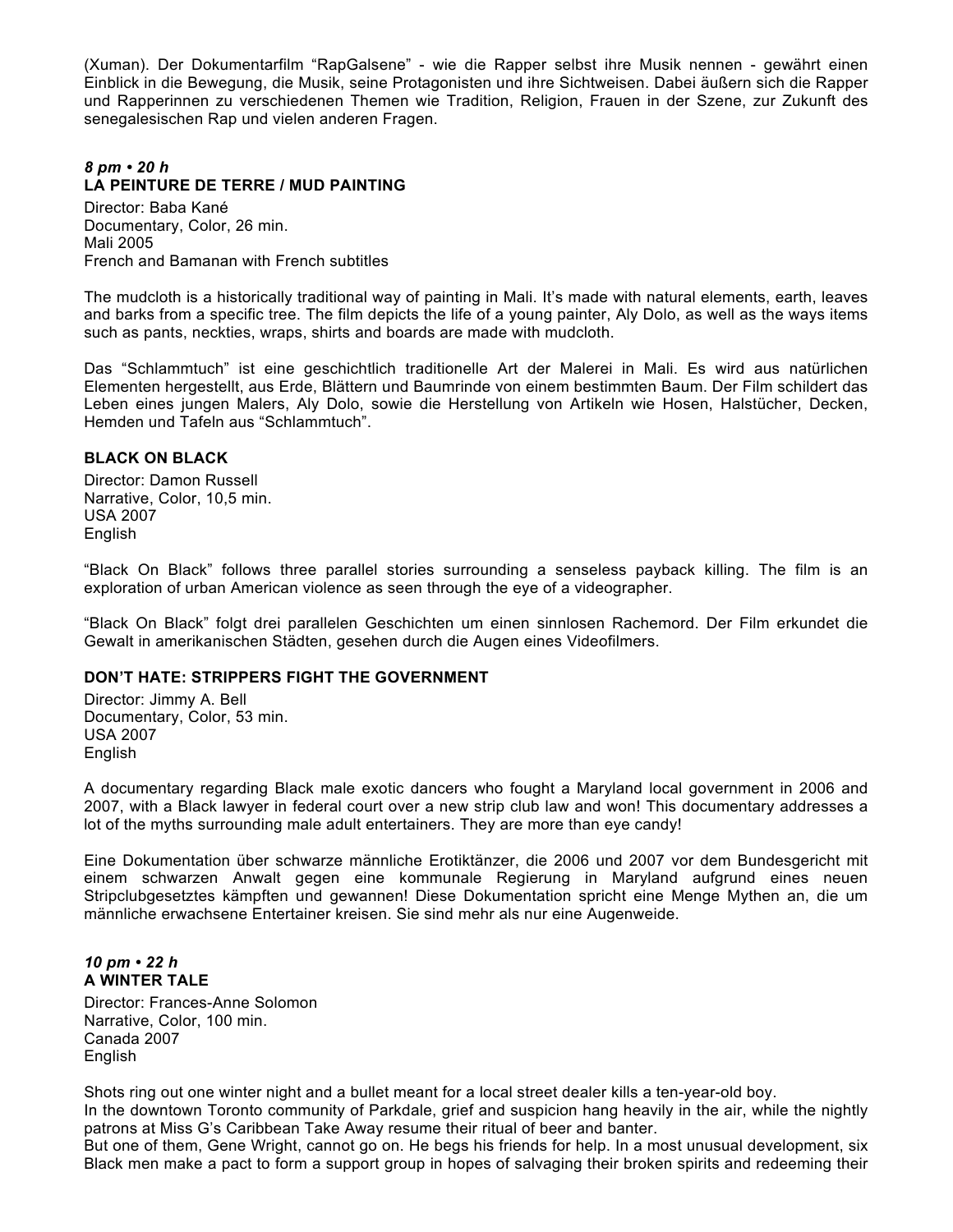besieged community.

"A Winter Tale" is set against the backdrop of a multicultural community's unrealized hopes and dreams. Bitter and tragic, funny and hopeful, the film tells a unique Canadian story that features Toronto as a central character.

Schüsse hallen durch die Winternacht und eine Kugel, die für einen lokalen Straßendealer bestimmt war, trifft einen 10 Jahre alten Jungen.

In der Gemeinde von Parkdale, in der Innenstadt Torontos, hängen Kummer und Misstrauen schwer in der Luft, während die nächtlichen Stammgäste in Miss G's karibischem Schnellimbiss ihrem Ritual mit Bier und Witzen nachgehen.

Aber einer von ihnen, Gene Wright, kann nicht weitermachen. Er bittet seine Freunde um Hilfe. Als höchst ungewöhnliche Entwicklung schließen sechs schwarze Männer den Pakt, eine Selbsthilfegruppe zu bilden, in der Hoffnung, ihren gebrochenen Geist zu retten und ihre belagerte Gemeinde wieder zu gewinnen.

"A Winter Tale" spielt vor dem Hintergrund der unrealisierten Träume und Hoffnungen einer multikulturellen Gemeinde. Bitter und tragisch, lustig und hoffnungsvoll erzählt der Film eine einzigartige kanadische Geschichte, in der die Stadt Toronto eine zentrale Rolle einnimmt.

#### **EDITORIAL • PRODUCTION • Fountainhead® Tanz Theatre • founded • Berlin/Germany • 1980**

**Fountainhead® Tanz Theatre Black International Cinema Berlin**  Intercultural, Interdisciplinary Film/Video, Dance, Theatre, Music, Seminar and Gallery Presentations, Germany & USA **The Collegium - Forum & Television Program Berlin**  Magdeburg/Wolfsburg **Fountainhead® Distribution Service Cultural Zephyr e.V.** 

## **FOUNDERS/PUBLISHERS/PRODUCERS/DIRECTORS**

Prof. Donald Muldrow Griffith • Berlin/USA Prof. Gayle McKinney Griffith • Berlin/USA Donald Muldrow McKinney Griffith II • Berlin/USA Khadija Tarjan McKinney Griffith • Berlin/USA

## **PRODUCTION CO-ORDINATOR**

Angela Kramer • Berlin/USA

**PUBLIC RELATIONS CO-ORDINATOR**  Marion Kramer • Berlin/USA

## **PUBLIC RELATIONS**

Cordula Alkert • Berlin Seneit Debese • Berlin/Eritrea Marta Domurat • Berlin/Poland Peter Gorwin • USA Primus Guenou • Togo Victoria Hale • USA Harry Louiserre • Berlin/Guadeloupe Iris Praefke • Berlin Ursula Wunder • Berlin

## **TECHNICAL CO-ORDINATION**

Cordula Alkert • Berlin Donald Muldrow McKinney Griffith II • Berlin/USA Martin Kersten • Berlin Tom Penman • Berlin/Scotland Thomas M. Wendt • Berlin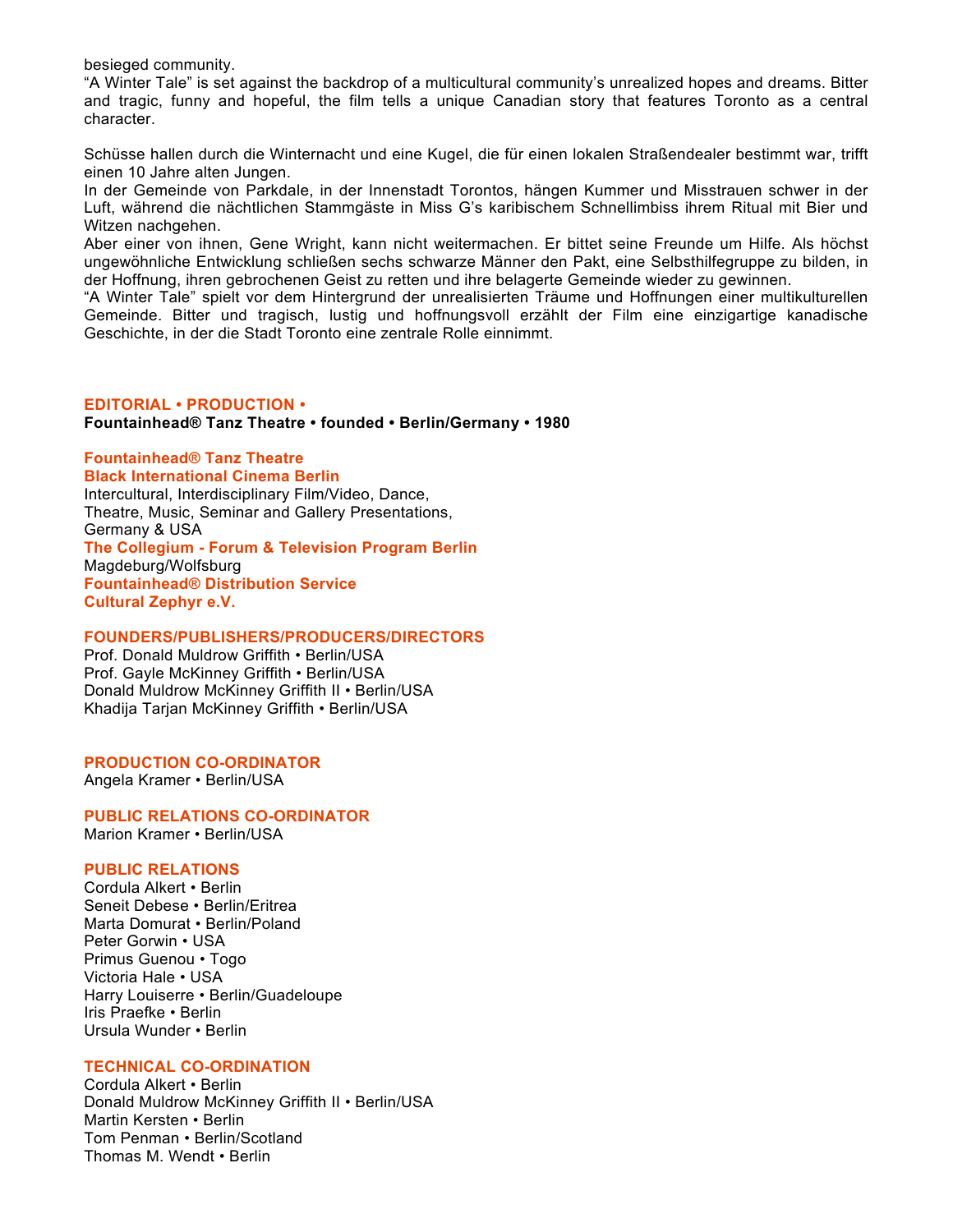#### **COSTUME DESIGN & MAKE-UP CO-ORDINATION**

Prof. Gayle McKinney Griffith • Berlin/USA Khadija Tarjan McKinney Griffith • Berlin/USA

#### **TRANSLATIONS/EDITING**

Marta Domurat, Prof. Gayle McKinney Griffith, Khadija Tarjan McKinney Griffith, Prof. Donald Muldrow Griffith, Donald Muldrow McKinney Griffith II, Angela Kramer, Marion Kramer, Harry Louiserre, Evelyn Schreiber

#### **CONTRIBUTORS**

Mark C. Donfried • Berlin/USA Rolf Gänsrich • Berlin Prof. Donald Muldrow Griffith • Berlin/USA Prof. David Levering Lewis • USA Lennon Mitchell • USA Anthony J. Phillips • Berlin/USA Till Reinhold • Berlin Prof. Ruth Ann Stewart • USA Wulf Sörgel • Berlin Pierre Walter • Berlin Gary Wiggins • Berlin/USA

## **"FOOTPRINTS IN THE SAND?" - Gallery Presentation**

Fountainhead® Tanz Theatre Classic In Black

**PROGRAM/POSTER/FLYER DESIGN** 

Fountainhead® Tanz Theatre

## **PRODUCTION BOARD**

Margrit Abu-Dakn • Berlin Charles Achaye-Odong • Berlin/Uganda Dr. Themba Kadalie • Berlin/Rep. of South Africa Juanita M. Nuñez • USA Hans Pfleiderer • Berlin/USA Andrew Salgado • USA Michael Söchtig • Berlin

## **MISSION STATEMENT**

**Fountainhead® Tanz Theatre Black International Cinema Berlin**  Interdisciplinary, Intercultural Film/Video, Dance, Theatre, Music, Seminar and Gallery Presentations Germany & USA **The Collegium – Forum & Television Program Berlin**  Magdeburg/Wolfsburg

in association with **Cultural Zephyr e.V.**

...are an international, intercultural community of persons engaged in achieving increasing understanding and cooperation between individuals and groups in support of democratic procedures and the elimination of violence, religious, ethnic and gender persecution, youth exploitation, homophobia and racial hatred through the process of art, education, culture and dialogue.

...sind eine internationale, interkulturelle Gemeinschaft von Menschen mit dem Engagement für ein besseres Verständnis und wachsende Kooperation zwischen Individuen und Gruppen, mit Unterstützung des demokratischen Prozesses und der Beseitigung von Gewalt, Verfolgung aufgrund religiöser, ethnischer und geschlechtlicher Zugehörigkeit, Kindes- und Jugendmissbrauch, Homosexuellen-Feindlichkeit und Rassenhass, durch die Mittel der Kunst, der Bildung, der Kultur und des Dialogs.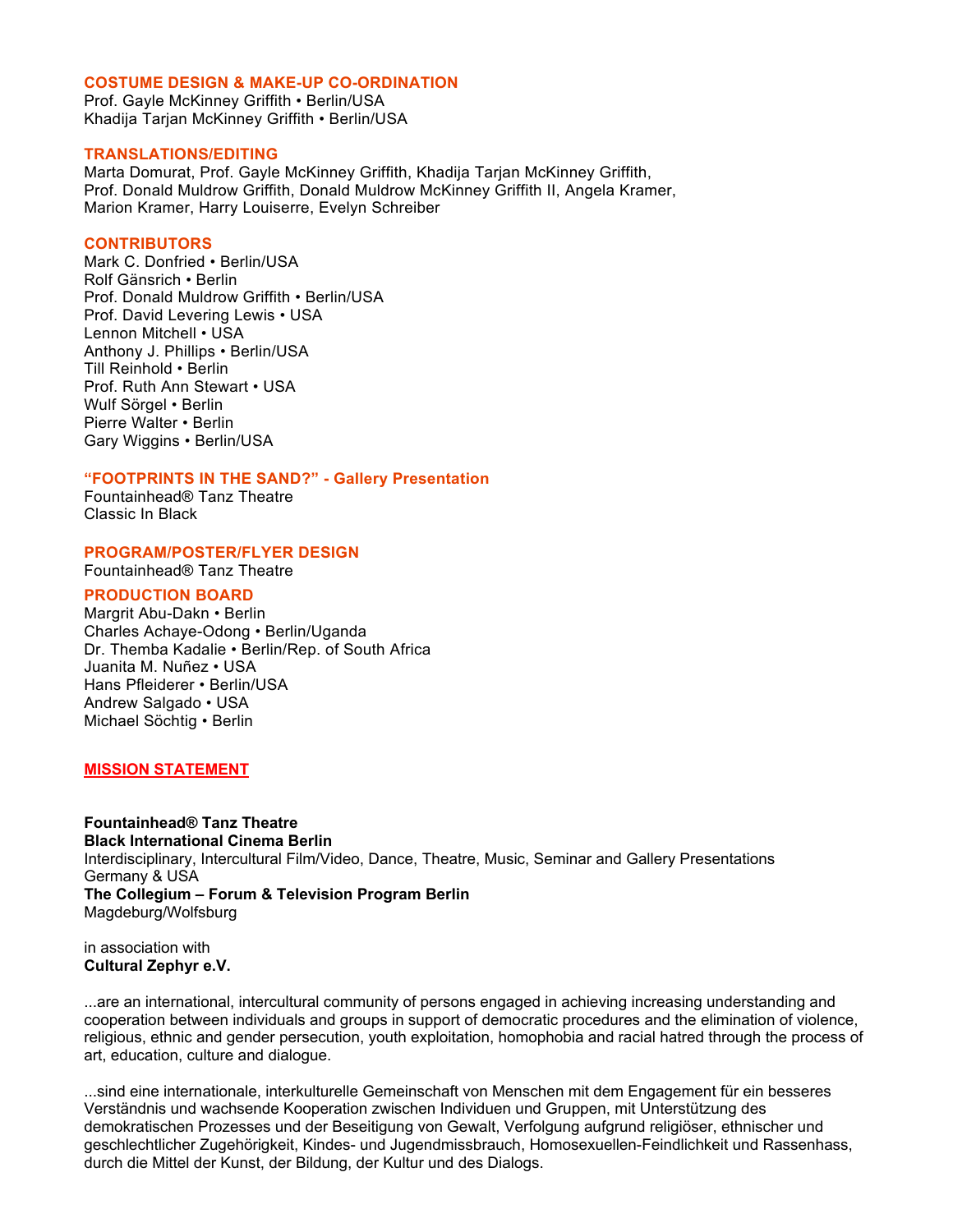...sont une communauté internationale et interculturelle de personnes engagées à promouvoir la compréhension et la coopération croissantes entre les individus et les groupes, à l´appui des outils démocratiques et à travers l´élimination de la violence, de la persécution religieuse, ethnique et sexuelle, de l´exploitation de la jeunesse, de l´homophobie et de la haine raciale par le processus de l´art, de l´éducation, de la culture et du dialogue.

## **FOUNTAINHEAD® TANZ THEATRE**

Fountainhead® Tanz Theatre has produced and directed international, intercultural, interdisciplinary and cinematic productions for 28 years in Berlin, other European venues and the USA. An example of these productions is the XXIII. Black International Cinema Berlin/Germany, Warsaw/Poland & USA 2008 (BICB), an annual festival, founded 1986, presenting film/video, dance, theatre, music, seminars and gallery exhibitions. Fountainhead® also produces and directs The Collegium – Forum & Television Program Berlin/Magdeburg/ Wolfsburg and annually publishes the Black International Cinema Anthology and festival broschure, in which artistic, cultural and socio-political issues are discussed by an international group of authors. Also included are press articles and film lists from the BICB and other Fountainhead® productions. In 1990 Fountainhead founded Cultural Zephyr e.V. as a non-profit organization.

Fountainhead® Tanz Theatre produziert und leitet seit 28 Jahren internationale, interkulturelle, interdisziplinäre und cinematische Produktionen in Berlin, anderen europäischen Städten und in den USA. Ein Beispiel dieser Produktionen ist das XXIII. Black International Cinema Berlin/Germany, Warsaw/Poland & USA 2008 (BICB), ein jährliches Festival, gegründet 1986, auf dem Filme/Videos, Tanz, Theater, Musik, Seminare und Ausstellungen präsentiert werden. Fountainhead® produziert und leitet auch The Collegium – Forum & Fernsehmagazin Berlin/Magdeburg/Wolfsburg und veröffentlicht jährlich die Black International Cinema Anthologie und die Festivalbroschüre, in denen künstlerisch kulturelle und sozialpolitische Themen von einer internationalen Gruppe von AutorInnen behandelt werden. Weiterhin sind darin Presseartikel, die Listen der Filme des BICB sowie Beschreibungen anderer Produktionen von Fountainhead® enthalten. 1990 gründete Fountainhead® Cultural Zephyr e.V. als einen gemeinnützigen Verein.

Fountainhead® Tanz Theatre a produit et dirigé des productions internationales, interculturelles, interdisciplinaires et cinématographiques pendant 28 années à Berlin, et dans d'autres villes européennes et aux États-Unis. Un exemple de ces productions est l'organisation de la XXIII.ème édition du Festival de Cinéma International Noir en 2008 (BICB), un festival annuel, fondé en 1986, présentant des filmes et vidéos, de la danse, du théâtre, de la musique, des expositions et conférences. Fountainhead® produit et dirige aussi Le Collégium – l'émission Forum télévisée diffusée à Berlin/Magdeburg/Wolfsburg et édite annuellement l'anthologie internationale du cinéma noir et la broschure du festival, dans lequel des thèmes artistiques, culturelles et sociopolitiques sont discutées par un groupe international d'auteurs. En outre y sont inclus des articles de presse et la liste des filmes du BICB et d'autres productions de Fountainhead®. En 1990 Fountainhead a crée le Cultural Zephyr e.V., une organisation à but non lucratif.

# **THE COLLEGIUM – FORUM & TELEVISION PROGRAM BERLIN Magdeburg/Wolfsburg**

## **Berlin: Sundays 9-10 pm • 21-22 h Offener Kanal Berlin**

THE COLLEGIUM, in association with Fountainhead® Tanz Theatre, the XXIII. Black International Cinema Berlin/Germany, Warsaw/Poland & USA 2008 and Cultural Zephyr e.V., was founded in Berlin, Germany on May 14, 1995 by Prof. Donald Muldrow Griffith, Prof. Gayle McKinney Griffith, Mark Headley and Calvann Cole as an international, intercultural and interdisciplinary seminar and television forum.

THE COLLEGIUM, in Verbindung mit Fountainhead® Tanz Theatre, dem XXIII. Black International Cinema Berlin/Germany, Warsaw/Poland & USA 2008 und Cultural Zephyr e.V., wurde am 14. Mai 1995 von Prof. Donald Muldrow Griffith, Prof. Gayle McKinney Griffith, Mark Headley und Calvann Cole als ein internationales, interkulturelles und interdisziplinäres Seminar- und Fernsehforum gegründet.

L'Émission Télévisée – LE COLLÉGIUM, en association avec Fountainhead Tanz Theatre, le XXIII. Cinéma International Noir 2008 et le Cultural Zephyr e.V., a été foundée à Berlin, en Allemagne le 14. mai, 1995 par les Professeurs Donald Muldrow Griffith et Gayle McKinney Griffith, Mark Headley et Calvann Cole comme forum international, interculturel et interdisciplinaire de télévision.